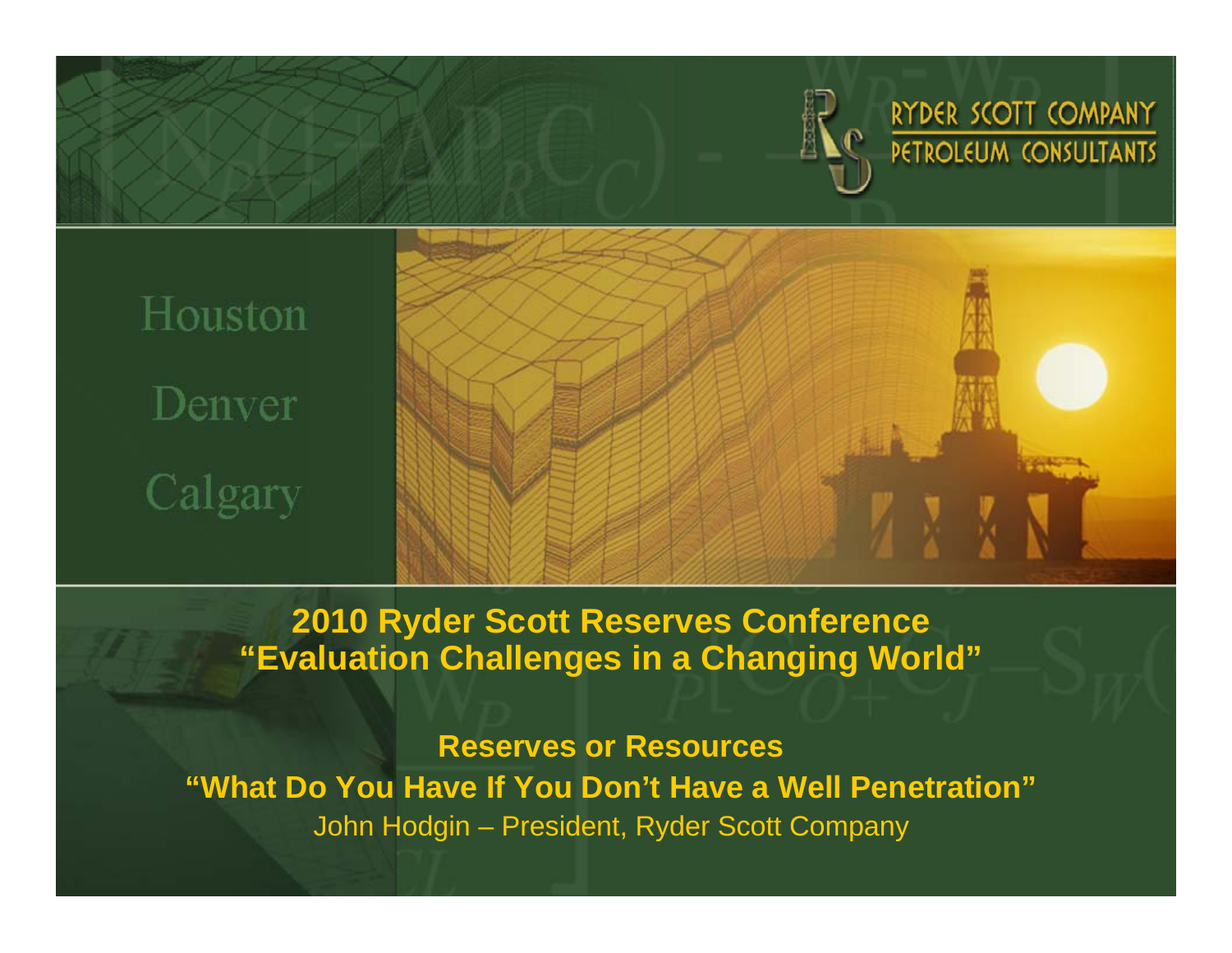# **What Do You Have If You Don't Have A Well Penetration?**

*Unpenetrated Fault Block*







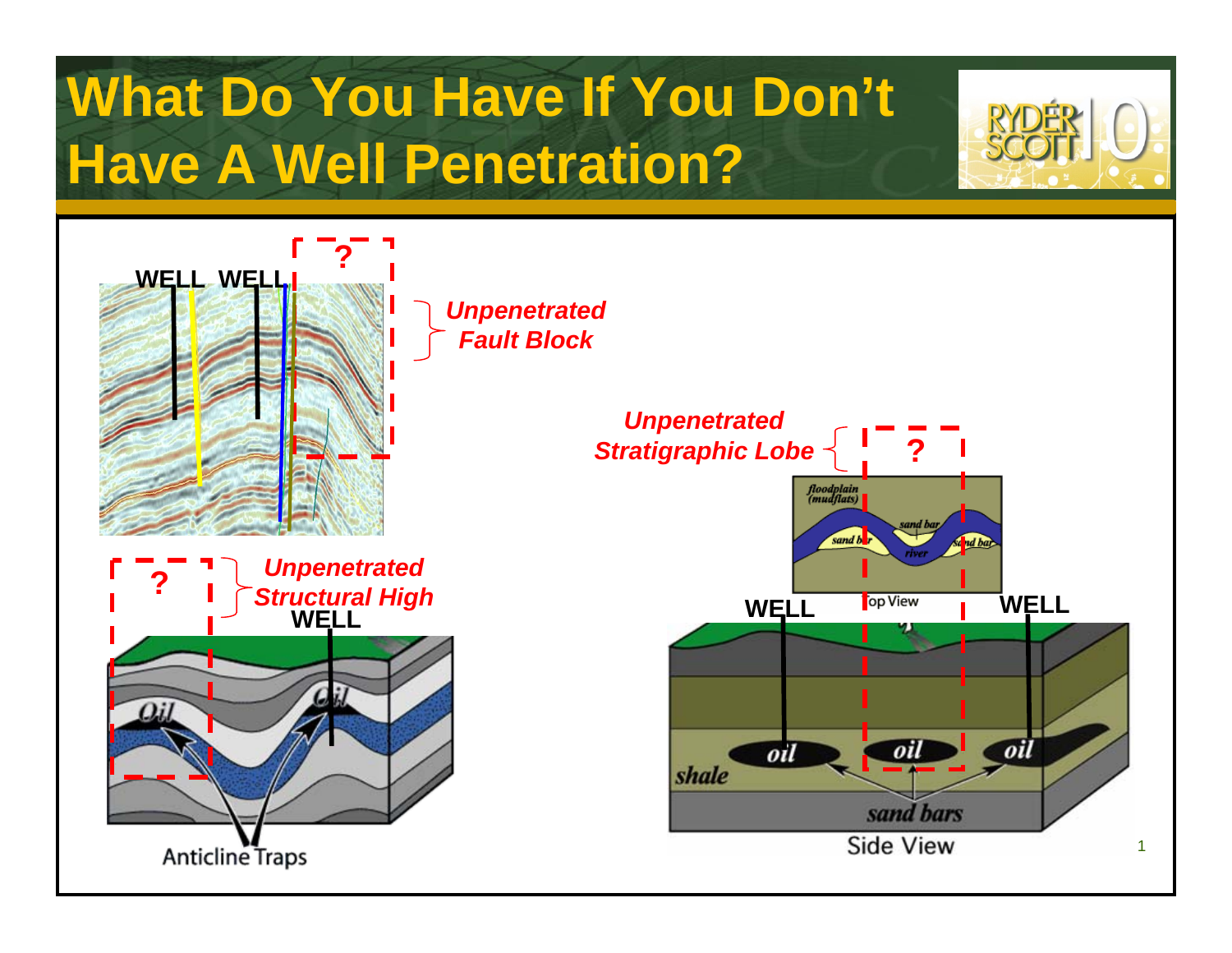## **Deciding On A Classification, Reserves or Prospective Resources**





*This presentation will review the criteria to consider when deciding on a classification for unpenetrated fault blocks. The same criteria may apply to other unpenetrated features.*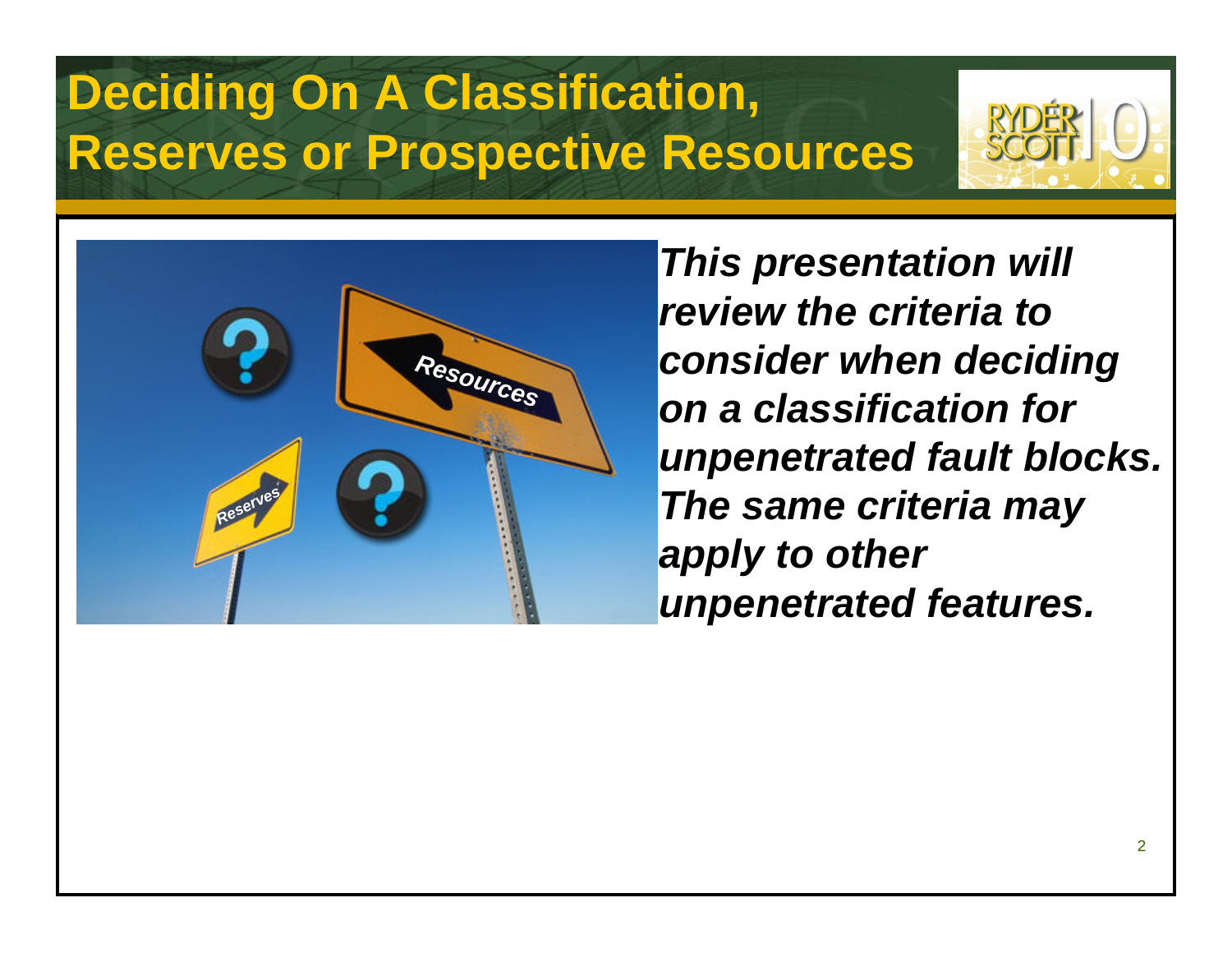# **Presentation Outline**



### $\triangleright$  SEC Criteria

- Key Elements
- Pertinent Guidance
- ▶ SPE-PRMS Criteria
	- Key Elements
	- **Pertinent Definitions for Review**
- $\blacktriangleright$  Interpretative Guidance
	- $\blacksquare$  Basis for Assigning Reserves to Unpenetrated Fault Blocks
		- Across Minor, Non-Sealing Faults
		- Across Major, Potentially Sealing Faults
		- **Exceptions to Mandatory Conditions**
- ¾ Backup Slides
	- SEC and SPE-PRMS Pertinent Definitions & Guidance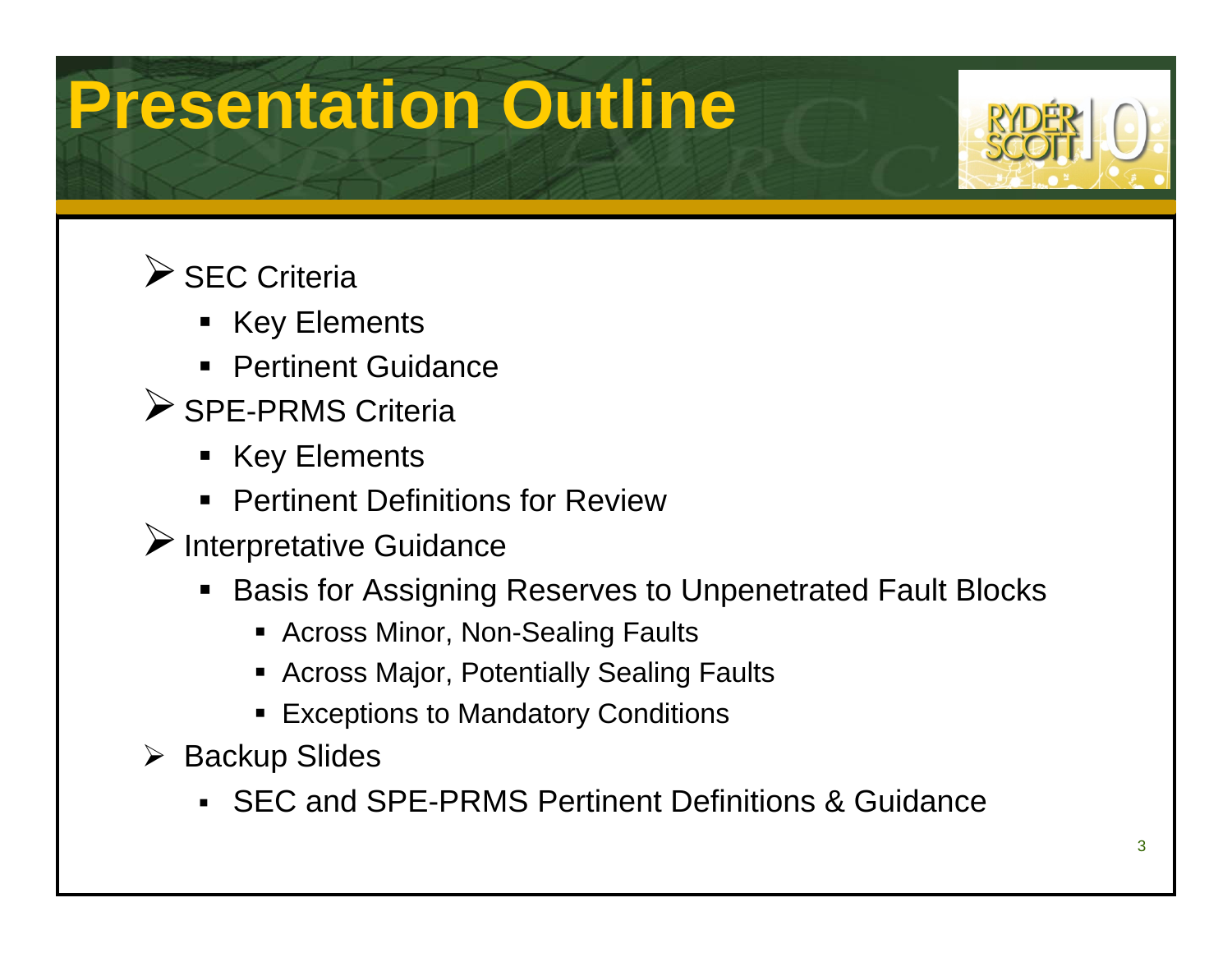### **Recap of SEC Criteria for Assigning Reserves Across Small or Non-Sealing Faults**

## **Key Elements for SEC:**

- **1. Discovery Status-Known Accumulation**
- **2. Economic Producibility-Reservoir Quality, Quantity**
- **3. Proximity-Directly Adjacent Portions of Reservoir Within the Same Accumulation**
- **4. Juxtaposition-Fault Displacement Less Than Formation Thickness**
- **5. Hydraulically Connected-Pressure Communication With the Known Proved Reservoir**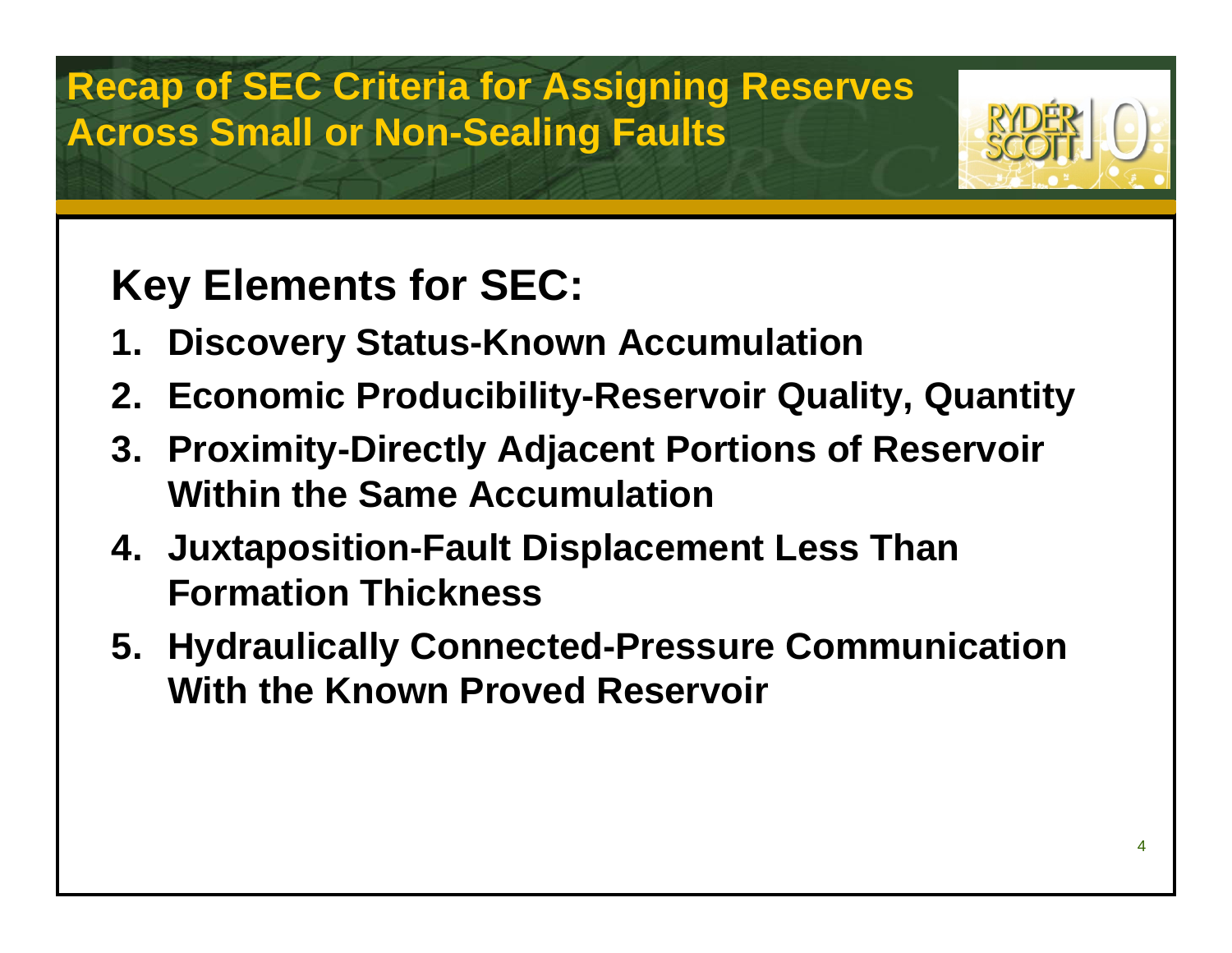**SEC Pertinent Guidance from Compliance and Disclosure Interpretations October 26, 2009**



### *Section 117: Rules 4-10(a)(17) and 4-10(a)(18) Definitions -Possible Reserves; Probable Reserves*

*Question 117.02: Can an issuer assign probable or possible reserves in an area in which it does not, or cannot, assign proved reserves?*

*Answer: Yes. However, disclosure of unproved reserves without associated proved reserves should be done only in exceptional cases … Reserves should not be assigned without well penetration of the subject reservoir (rock volume) in the contiguous area that yields technical information sufficient to support the attributed reserve category.*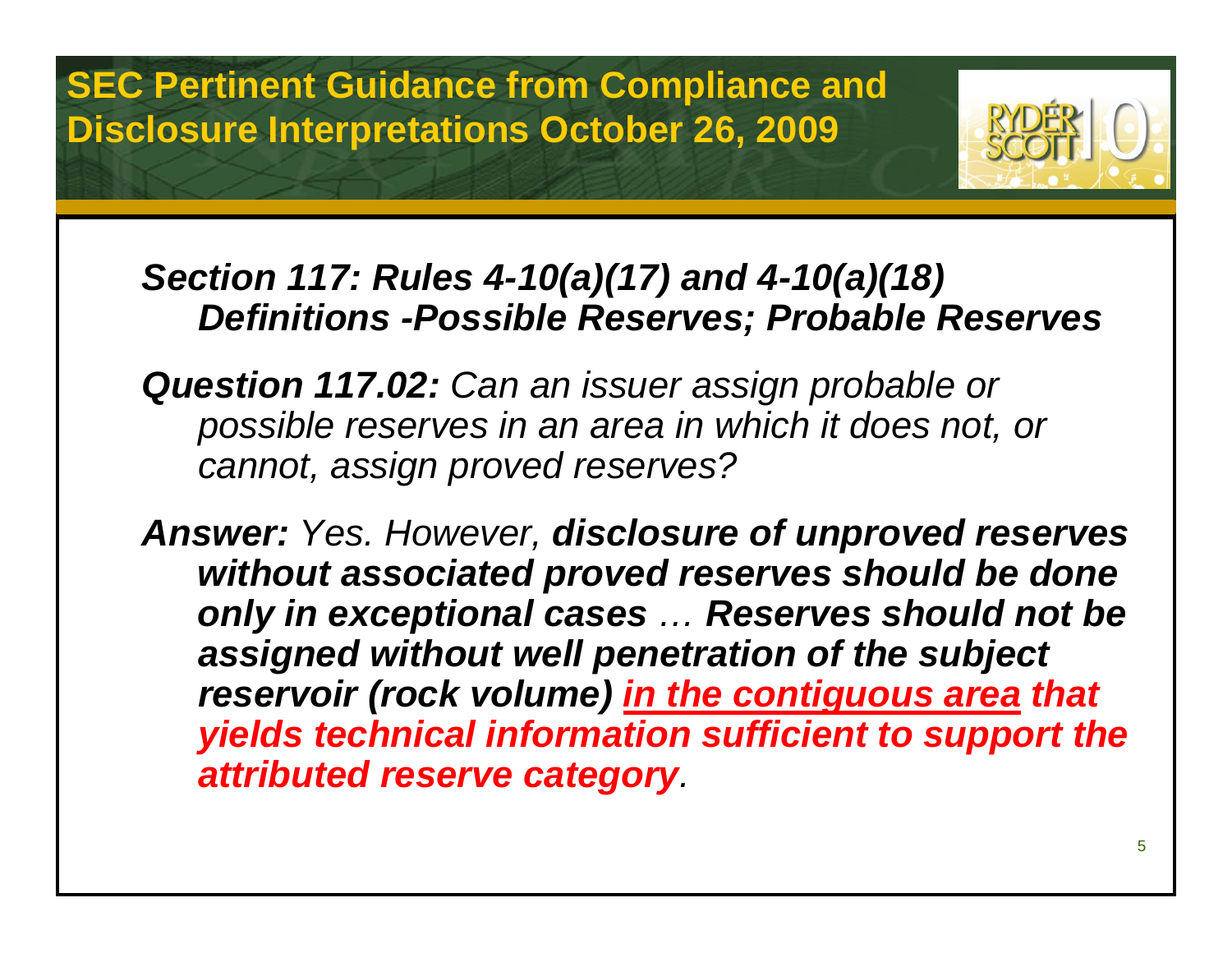**SEC Pertinent Guidance from Compliance and Disclosure Interpretations October 26, 2009**



### *Section 117: Rules 4-10(a)(17) and 4-10(a)(18) Definitions -Possible Reserves; Probable Reserves*

*Question 117.04: Can an issuer assign probable or possible reserves to an unpenetrated fault block? Answer: No. Un-penetrated, pressure-separated fault blocks should not be considered to contain reserves of any category until penetrated by a well.*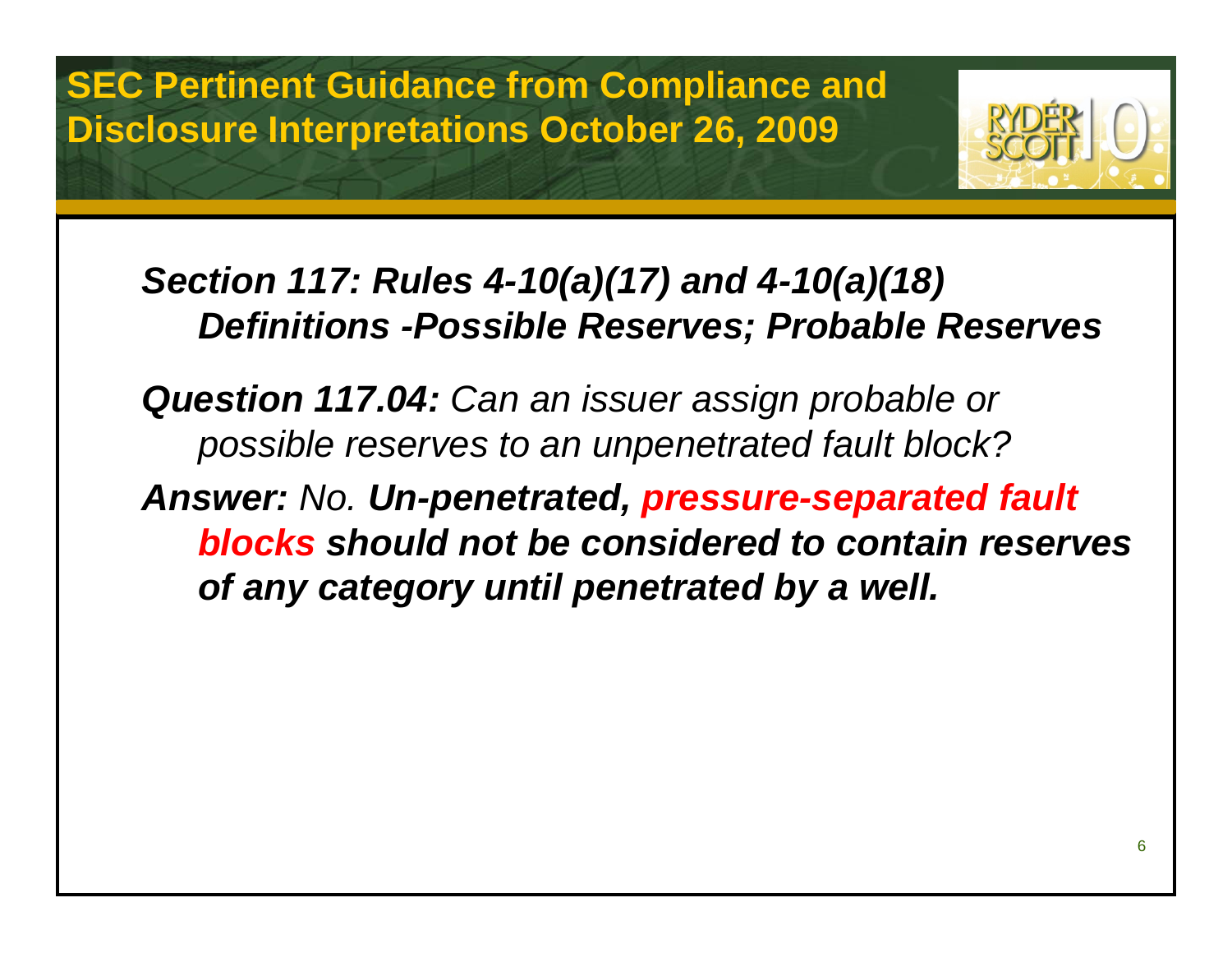**Recap of SEC Criteria for Assigning Reserves Across Major or Potentially Sealing Faults**



## **Key Elements for SEC:**

**1. Un-penetrated, pressure-separated fault blocks should not be considered to contain reserves of any category until penetrated by a well**

**We'll revisit this after we review the SPE-PRMS guidance.**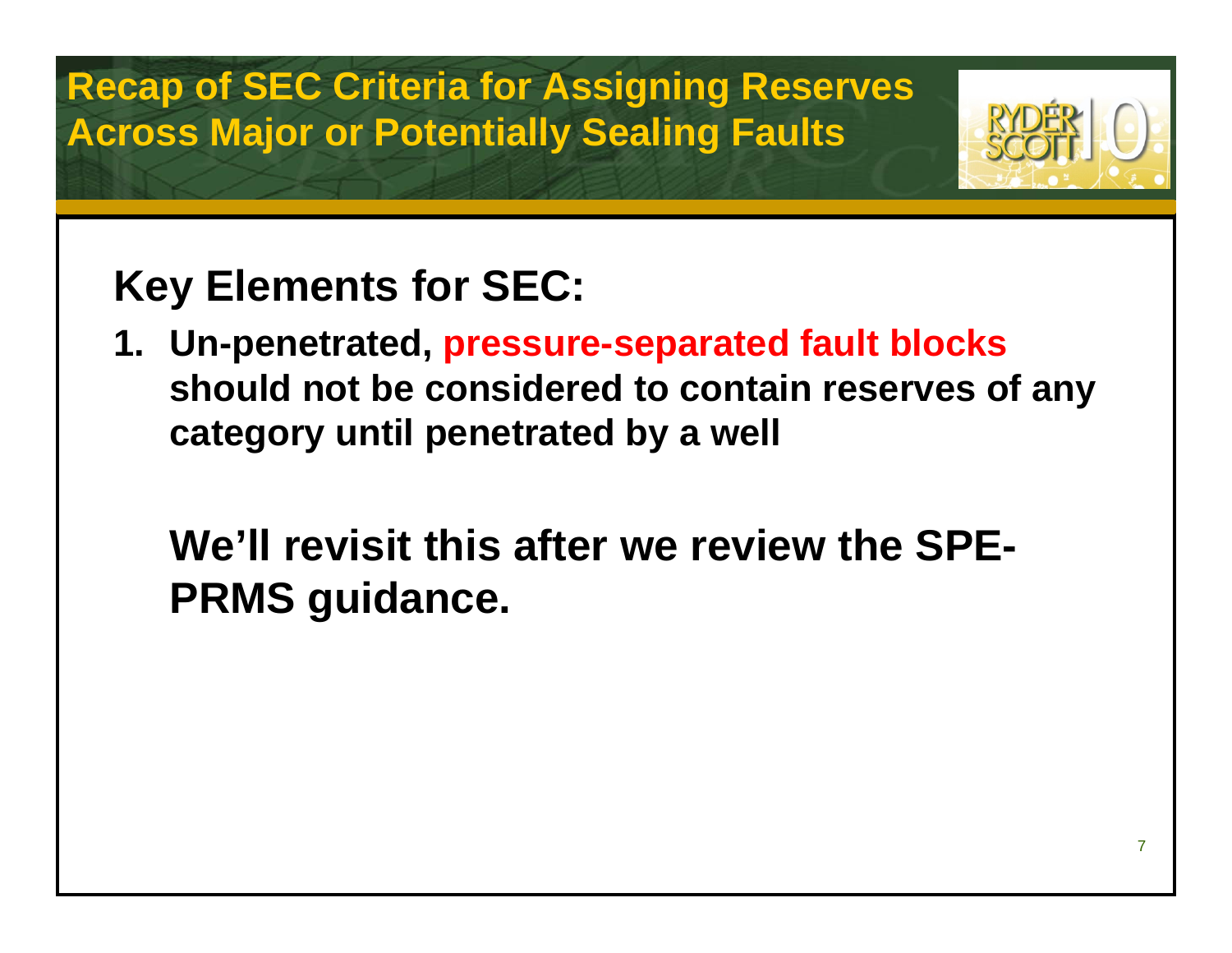**Recap of SPE-PRMS Criteria for Assigning Reserves Across Small or Non-Sealing Faults**



## **Key Elements for SPE-PRMS:**

**(Essentially the same criteria as for the SEC)**

- **1. Discovery Status-Known Accumulation**
- **2. Commercially Recoverable-Reservoir Quality, Quantity**
- **3. Proximity-Directly Adjacent Portions of Reservoir Within the Same Accumulation**
- **4. Juxtaposition-Fault Displacement Less Than Formation Thickness**
- **5. Connected-In Communication With The Known Proved Reservoir**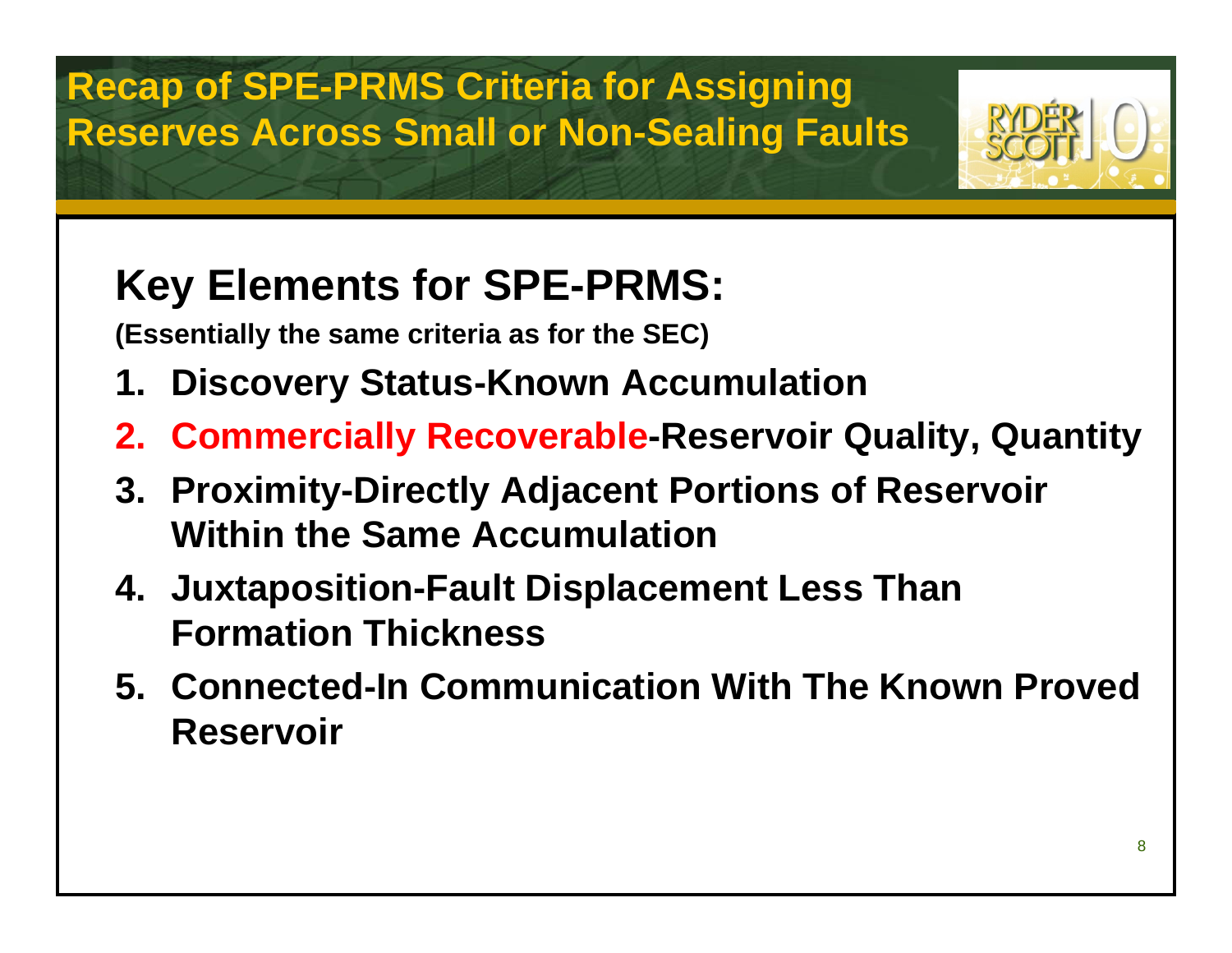**Recap of SPE-PRMS Criteria for Assigning Reserves Across Major or Potentially Sealing Faults**

## **Key Elements for SPE-PRMS:**

**1. Juxtaposition-Fault displacement by major, potentially sealing faults with caution and justification clearly documented**

**We'll revisit this after we review the SPE-PRMS guidance.**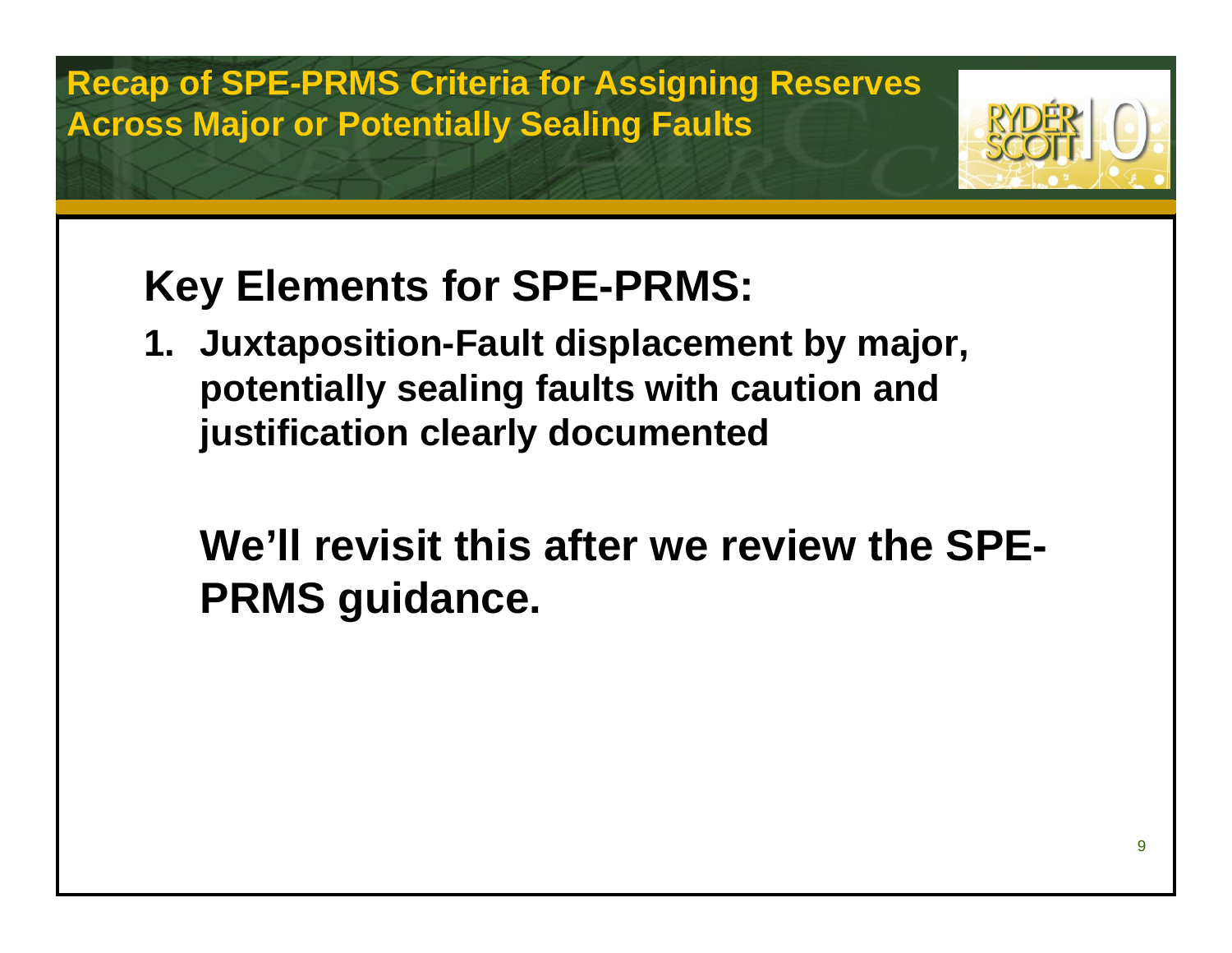## **SPE-PRMS Pertinent Guidance from Table 1: Recoverable Resources Classes**



### *Reserves:*

*Reserves are those quantities of petroleum anticipated to be commercially recoverable by application of development projects to known accumulations from a given date forward under defined conditions. Reserves must satisfy four criteria: they must be discovered, recoverable, commercial, and remaining based on the development project(s) applied.*

### *Prospective Resources:*

*Those quantities of petroleum which are estimated, as of a given date, to be potentially recoverable from undiscovered accumulations.*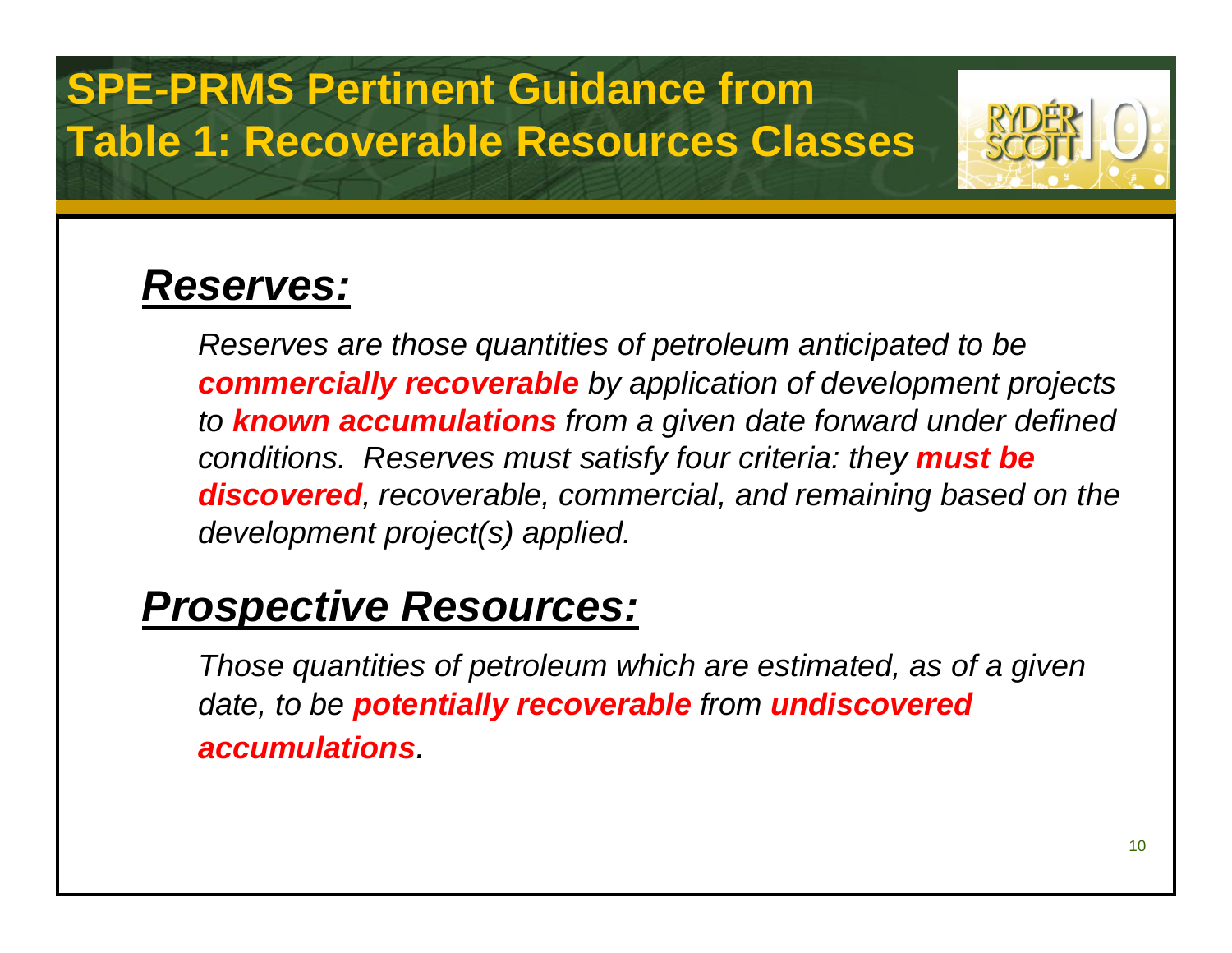## **SPE-PRMS Pertinent Guidance fromAppendix A: Glossary of Terms**



## *Accumulation:*

*An individual body of naturally occurring petroleum in a reservoir.*

## *Known Accumulation:*

*An accumulation is an individual body of petroleum-in-place. The key requirement to consider an accumulation as "known," and hence containing Reserves or Contingent Resources, is that it must have been discovered, that is, penetrated by a well that has established through testing, sampling, or logging the existence of a significant quantity of recoverable hydrocarbons.*

### *Penetration:*

*The intersection of a wellbore with a reservoir.*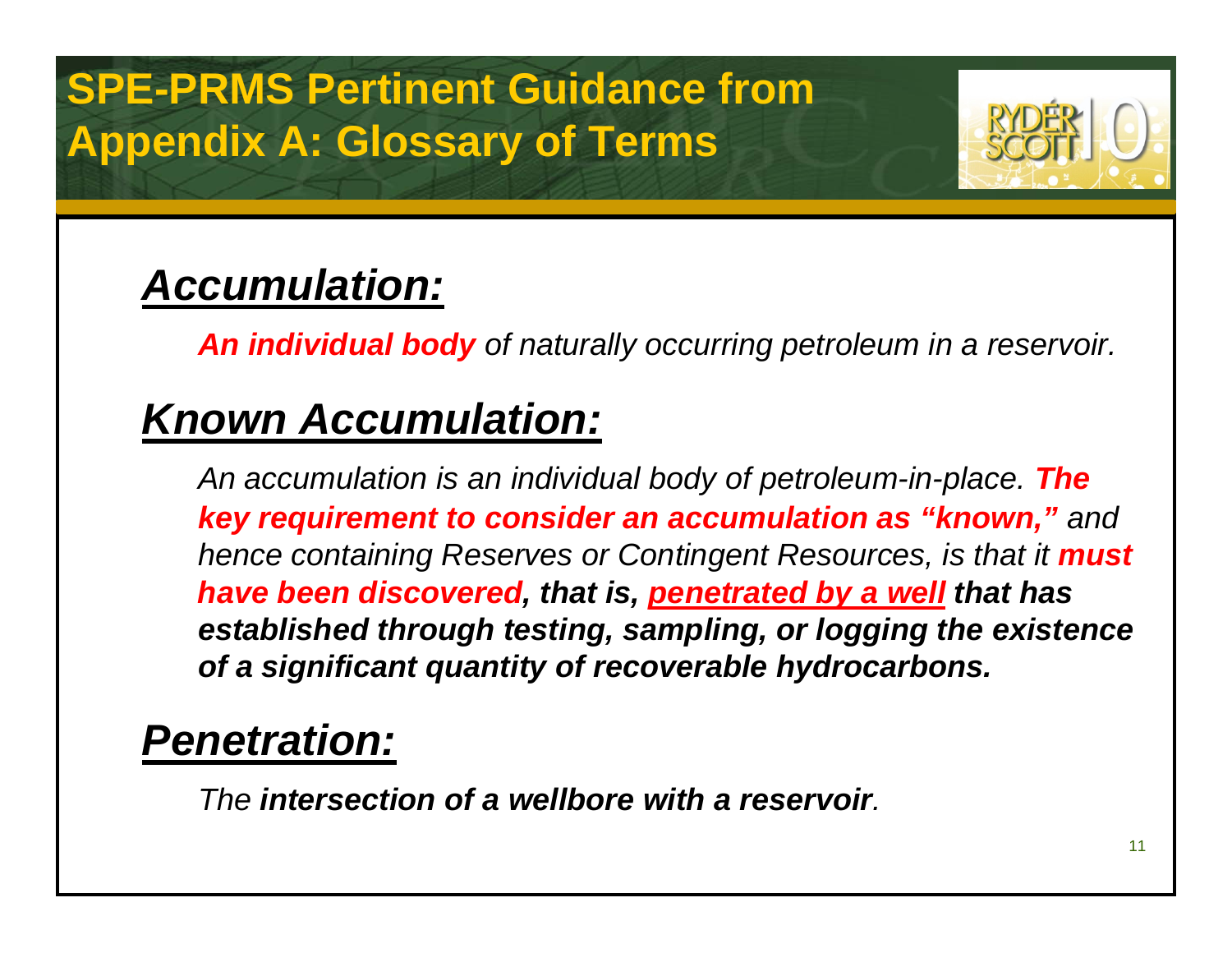### **Discussion of the Considerations to Assign Reserves to Unpenetrated Fault Blocks**



- • Both the SEC and SPE-PRMS fundamentally treat probable and possible reserves as extensions of the established proved area and proved reserves.
- • Both the SEC and SPE-PRMS state that probable (2P) and/or possible (3P) reserves may be assigned to areas of a reservoir **adjacent to proved** where data control or interpretations of available data are less certain and the interpreted reservoir continuity may not meet the reasonable certainty criteria necessary for the attribution of proved reserves.
- • Both the SEC and SPE-PRMS go on to further note that in addition to being in direct proximity (adjacent), the evaluator must demonstrate that the adjacent areas are part of a common known/discovered reservoir. This demonstration is consistent with the premise that the probable (2P) and possible (3P) reserves are extensions of the established proved area.
- $\bullet$  To demonstrate communication, the evaluator must make a compelling case that the unpenetrated area is in communication with the adjacent area with established reserves and hence is an extension of a common known/discovered reservoir.
- • Both the SEC and SPE-PRMS state that the adjacent portions must be interpreted to be in communication with the known (proved) reservoir.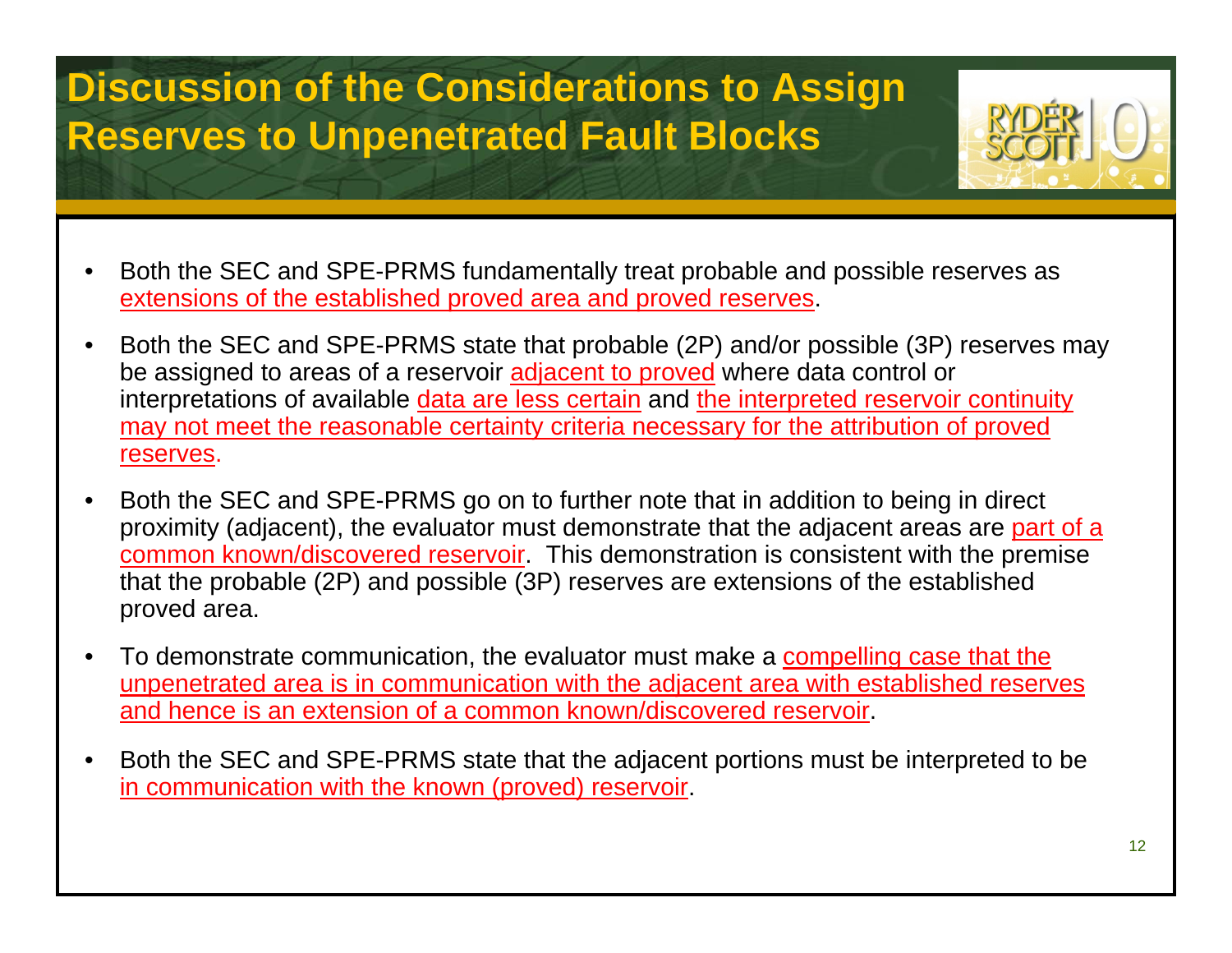

### **Key Consideration to Assign Reserves to Unpenetrated Fault Blocks:**

1. Establish a compelling case that the unpenetrated fault block is in communication under current conditions with the adjacent fault block that contains established (proved) reserves and hence is an extension of a common known/discovered accumulation (common reservoir)

### **Mandatory Conditions for the Assignment of Reserves to Unpenetrated Fault Blocks:**

- 1. Proximity: adjacent to fault block with established reserves
- 2. Juxtaposition: fault displacement less than formation thickness
- 3. Communication: non-sealing transmissible fault
- 4. Economic Producibility: similar reservoir quality to adjacent fault block with established reserves and sufficient volume to establish economic producibility
- 5. Analogs: to establish fault transmissibility, correlation to seismic amplitude or seismic inversion volume to establish hydrocarbon presence and potential reservoir thickness and/or reservoir quality and economic producibility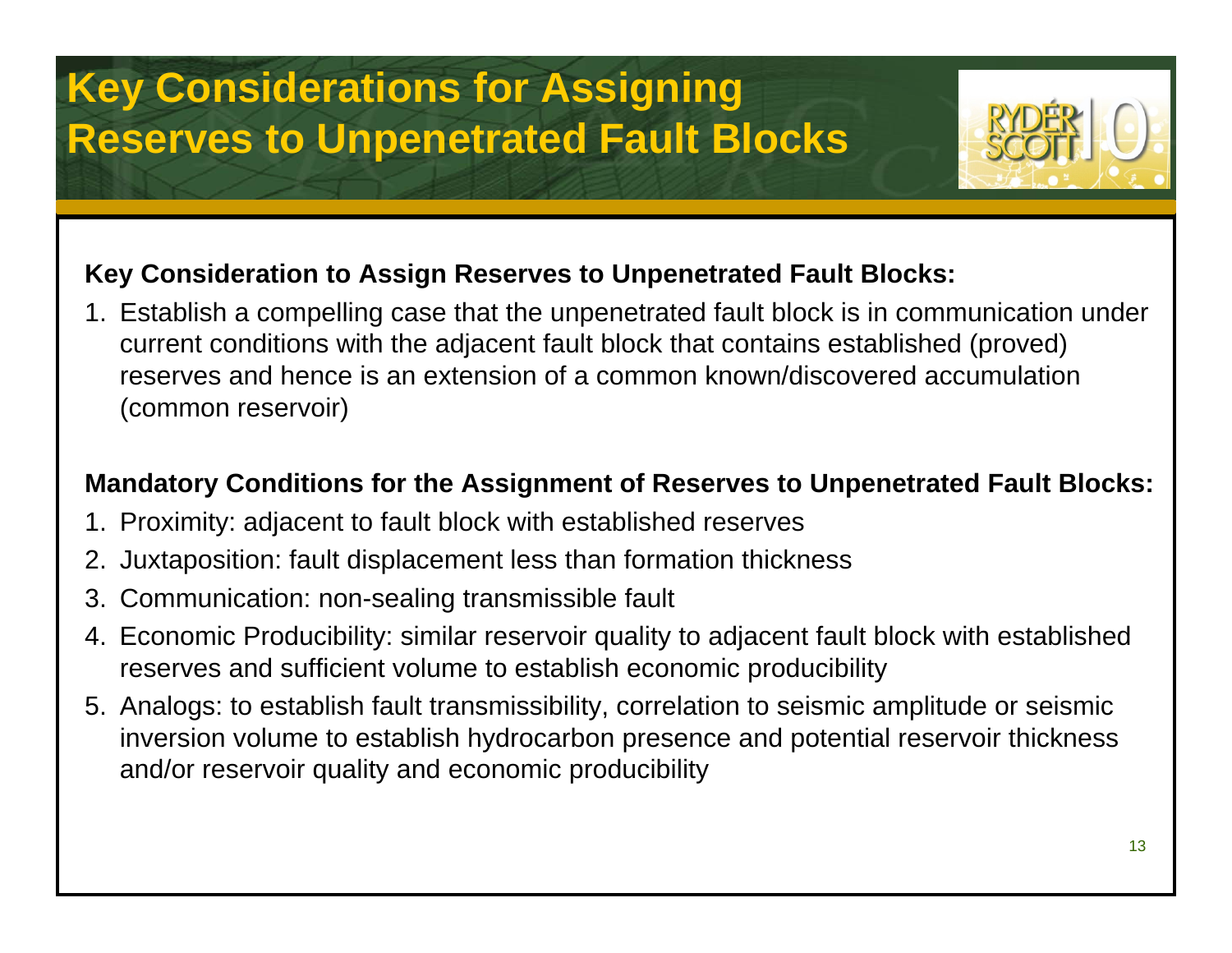

### **1. Proximity**

- $\bullet$  **Mandatory requirement, but must meet additional requirements noted below**
- $\bullet$  Directly adjacent but separated from a fault segment with an existing well penetration and/or with reserves
	- $\bullet$  Reserves may be proved, probable or possible but strongest case is to be adjacent to fault block with proved reserves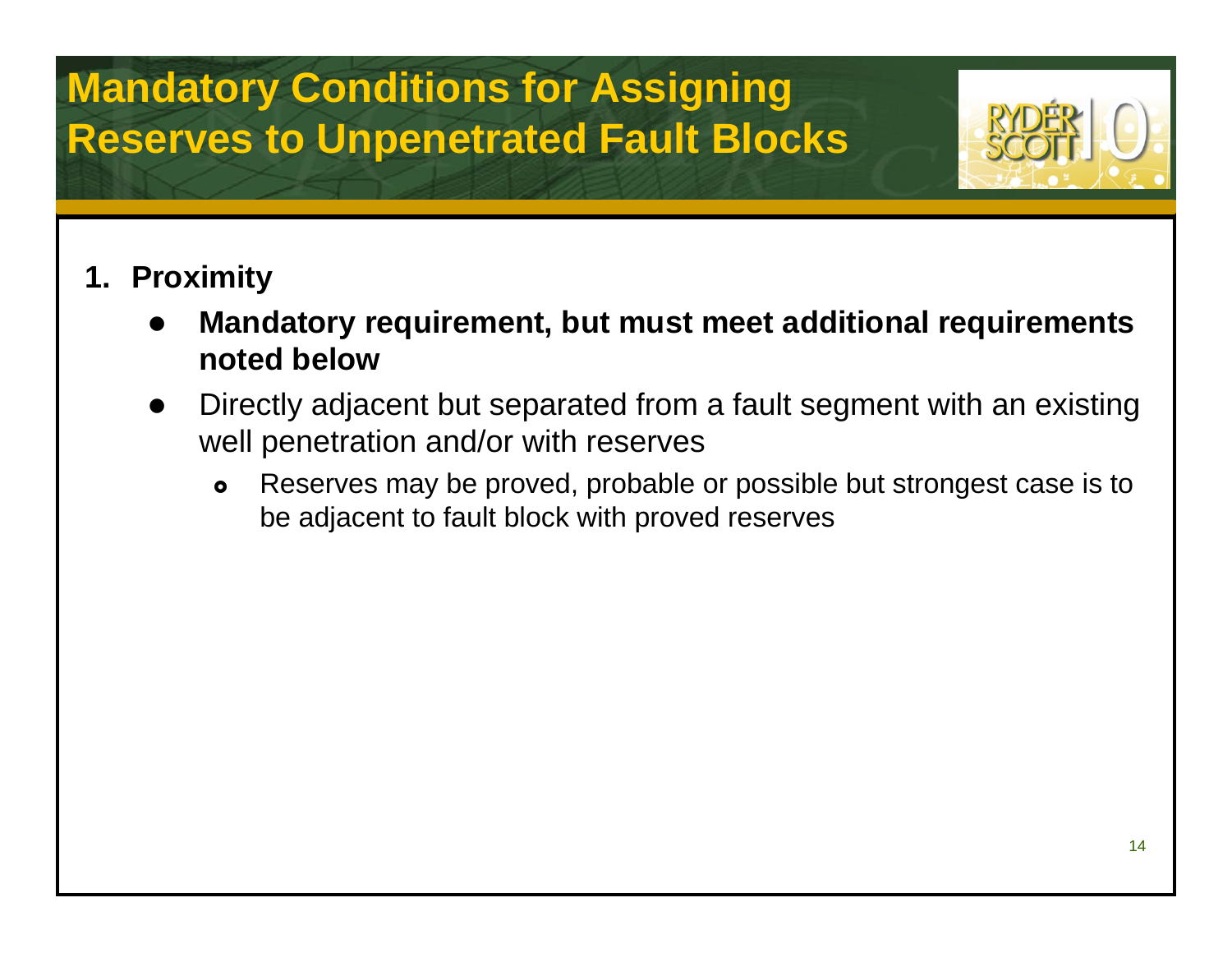

### **2. Juxtaposition**

- $\bullet$  **Mandatory requirement, but must meet additional requirements as noted regarding displacement and as noted below for communication and economic producibility**
- $\bullet$  **Must demonstrate a common hydrocarbon column across both sides of the fault**
	- $\bullet$ Fault displacement & transmissibility
- **Less than the formation thickness and fault is non-sealing (transmissible)**
	- $\bullet$  Consideration for probable or possible reserves in unpenetrated fault block under SEC guidance, if can demonstrate fault is non-sealing (transmissible)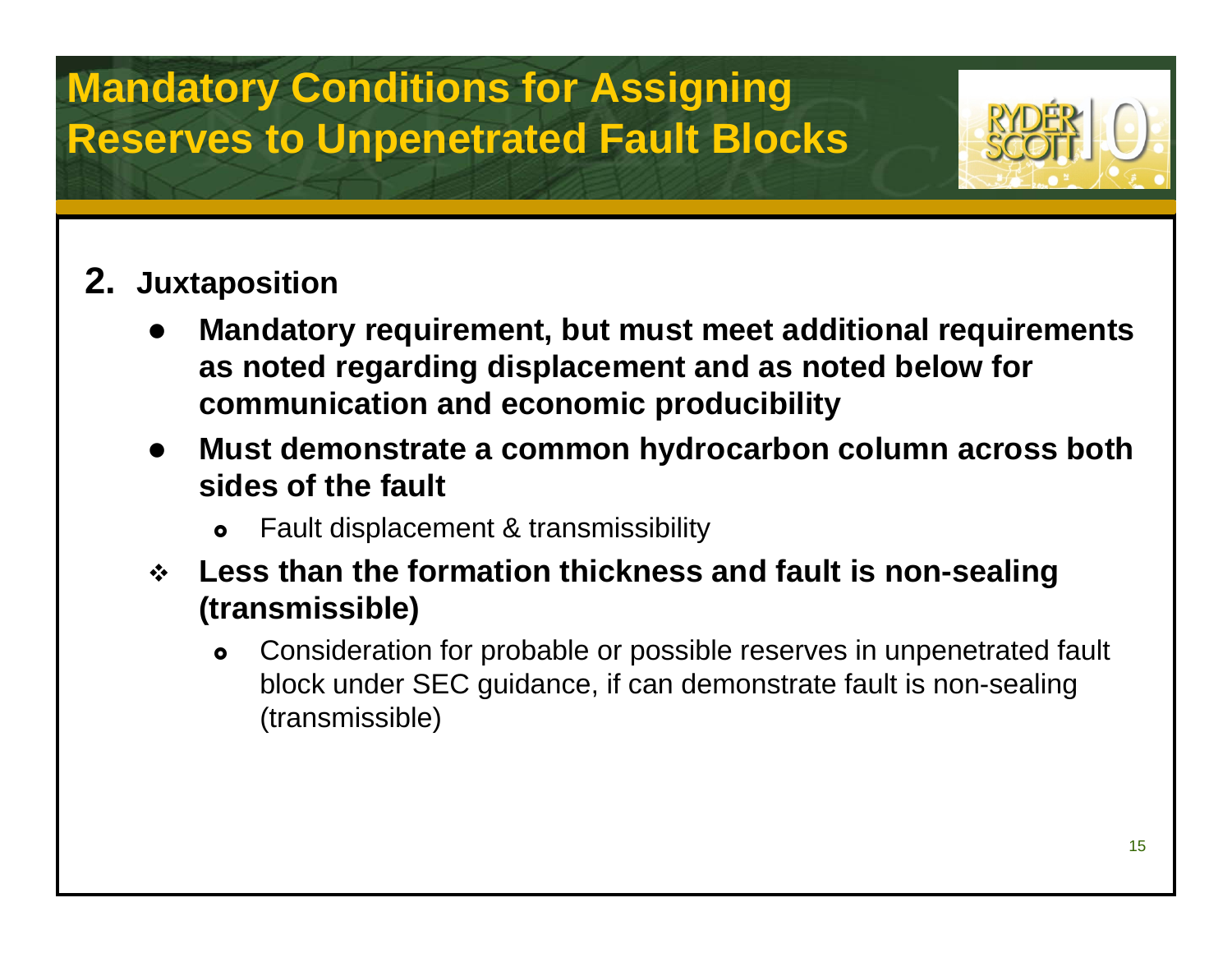

### **2. Juxtaposition Continued**

- $\frac{1}{2}$  **Greater than the formation thickness or sealing faults where displacement is less than the formation thickness**
	- $\bullet$  If the fault is major (greater than the formation thickness and has no juxtaposition to another adjacent reservoir with established reserves) or if the fault (displacement less than the formation thickness) cannot be demonstrated to be non-sealing, SEC guidance clearly states that no reserves of any category should be assigned as such areas contain potentially recoverable resources from an undiscovered accumulation and should be classified as prospective resources.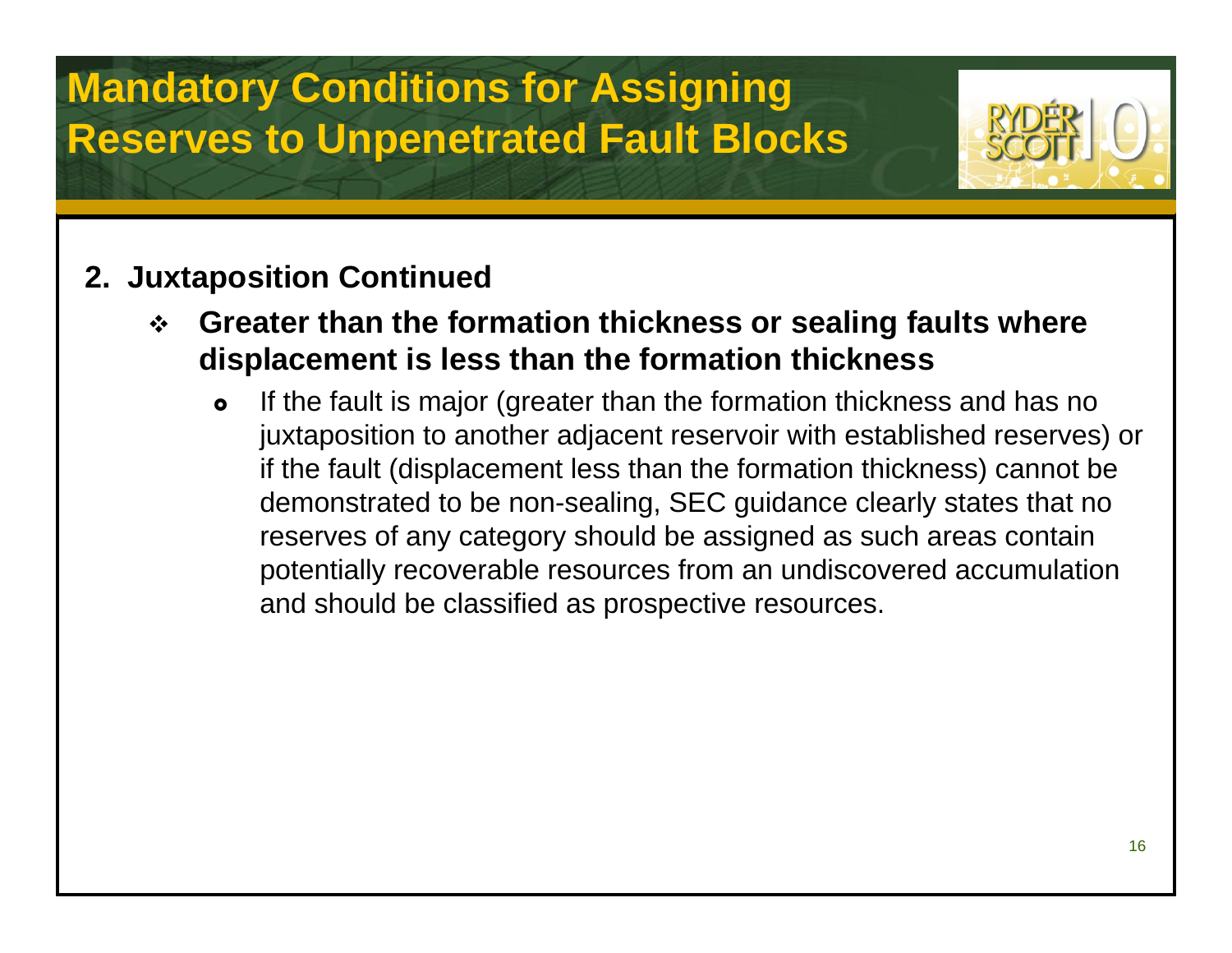

### **2. Juxtaposition Continued**

- $\frac{1}{2}$  **Greater than the formation thickness or sealing faults where displacement is less than the formation thickness**
	- $\bullet$  If the fault is major (greater than the formation thickness and has no juxtaposition to another adjacent reservoir with established reserves) or if the fault (displacement less than the formation thickness) cannot be demonstrated to be non-sealing, SPE-PRMS guidance states that caution should be exercised in assigning reserves to the unpenetrated fault block.
	- $\bullet$  The key element to the SPE-PRMS guidance is the clear demonstration that there is communication between the unpenetrated fault block and a reservoir with established reserves in the adjacent fault block. This is necessary to demonstrate that there is a common hydrocarbon column across both sides of the fault and that the unpenetrated reservoir is part of the known accumulation.
	- $\bullet$  A case would have to be made for communication and might give consideration to such circumstances as fluid flow up the fault plane, post migration fault movement to create the current observed separation between the reservoir on each side of the fault or a non-conventional reservoir where faults are not considered to segment the overall accumulation from a broader regional sense.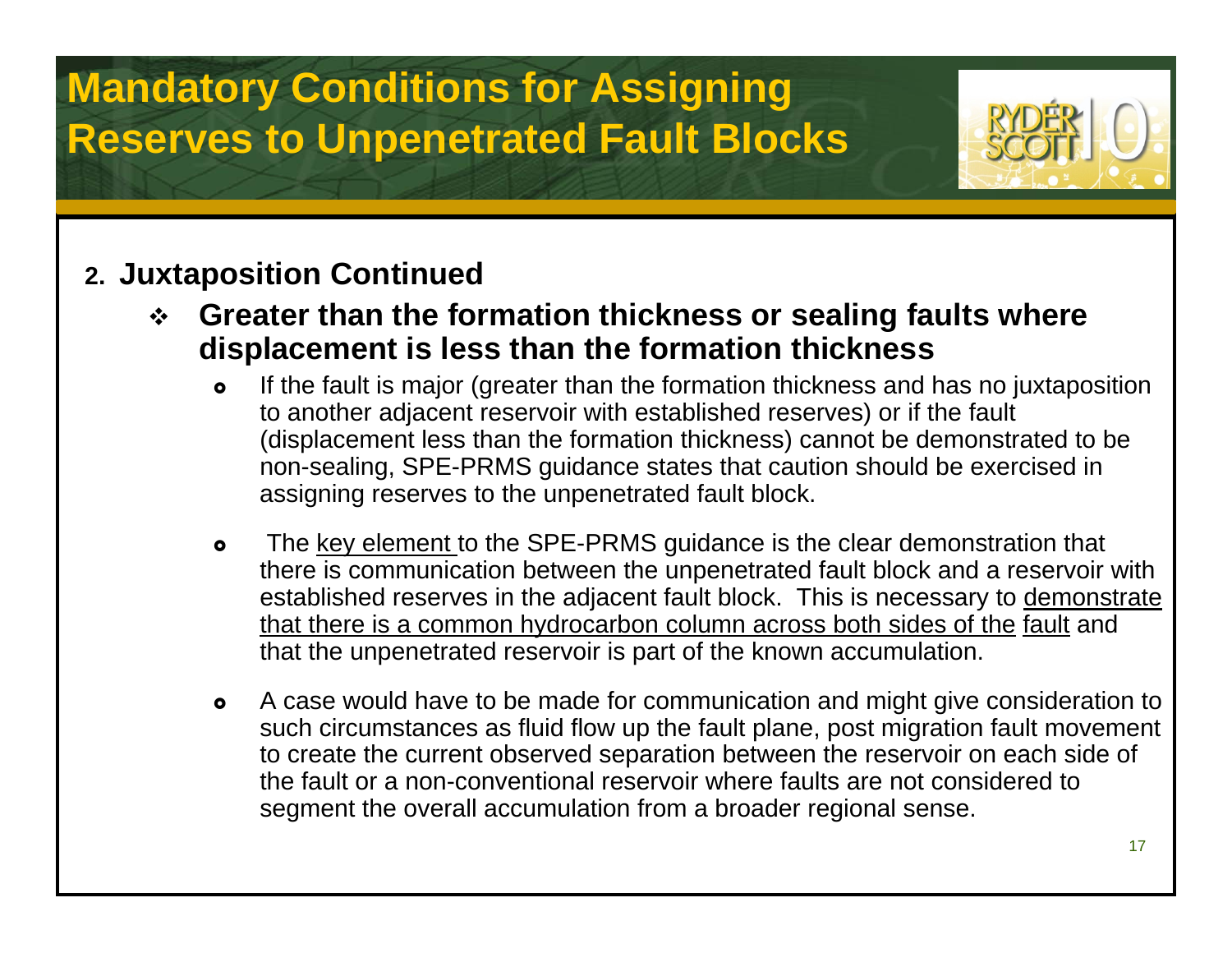

### **3. Communication**

- $\bullet$  **Mandatory requirement, but must meet additional requirements as noted regarding displacement and as noted below for economic producibility**
- $\bullet$  **Must demonstrate a common hydrocarbon column across both sides of the fault**
	- $\bullet$  Adjacent portions are in communication (SEC specifically states must demonstrate there is pressure communication, i.e. fault is non-sealing and transmissible) across the fault
- $\bullet^{\bullet}_{\bullet} \bullet$  Non-sealing (transmissible) faults
	- $\bullet$  Regardless of the magnitude of fault displacement, the evaluator must clearly demonstrate and support that the fault is non-sealing and transmissible to assign reserves to the unpenetrated fault segment under either SEC or SPE-PRMS guidance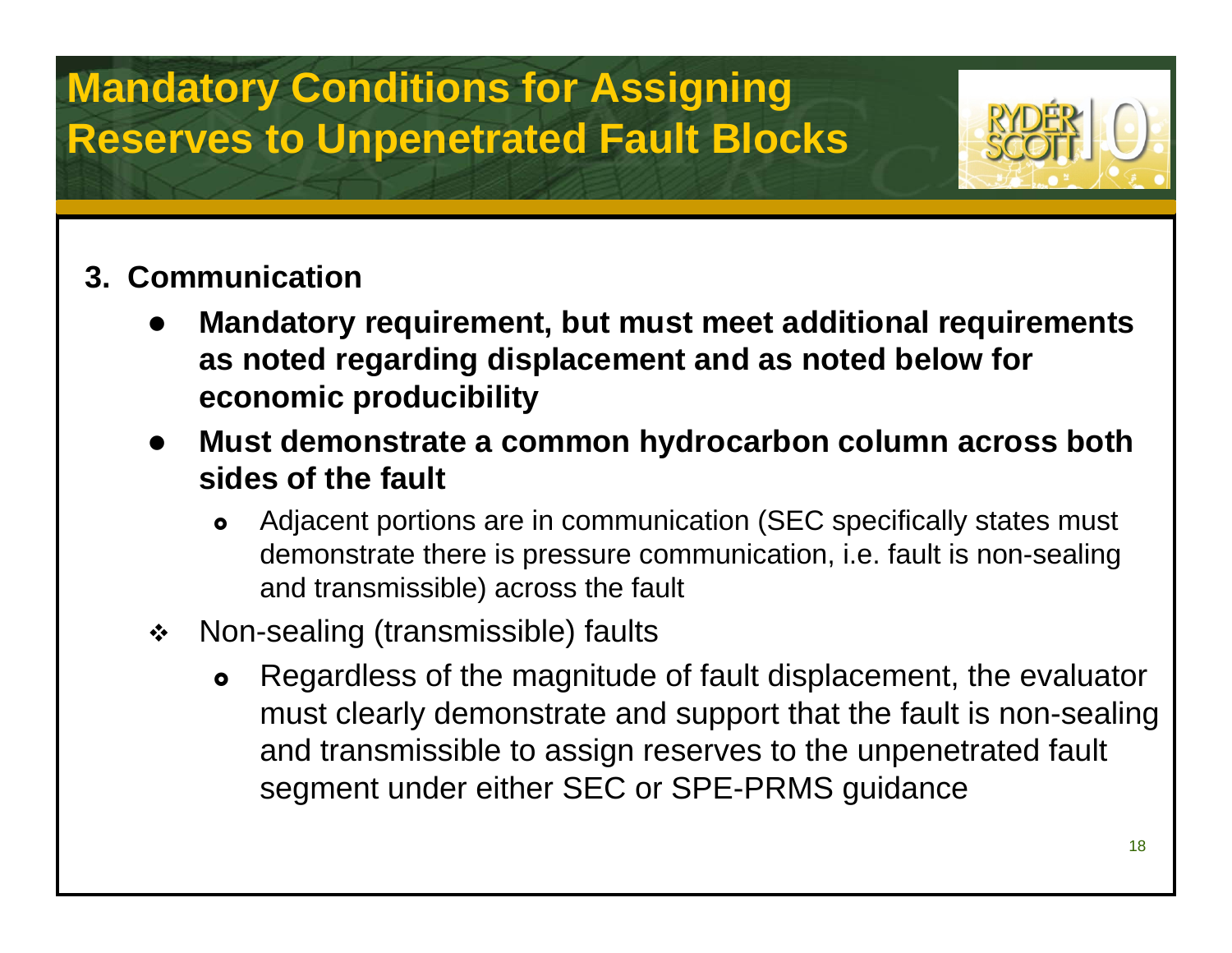### **3. Communication Continued**

- $\bullet^{\bullet}_{\bullet} \bullet$  **Major or potentially sealing faults**
	- $\bullet$  Major and/or sealing faults which cannot be demonstrated to be transmissible or in (pressure) communication with an adjacent known reservoir with established reserves result in a separation of the common hydrocarbon column with unpenetrated fault block and should not be considered to have reserves of any category by the evaluator for SEC bookings
	- **•** For conventional reservoirs, consideration may be given under SPE-PRMS guidance to the timing on fault movement relative to hydrocarbon emplacement. If a case can be made that there is communication up the fault plane or there was a common reservoir with communication across the fault in the geological past, then consideration may be given to the assignment of reserves to the unpenetrated fault block.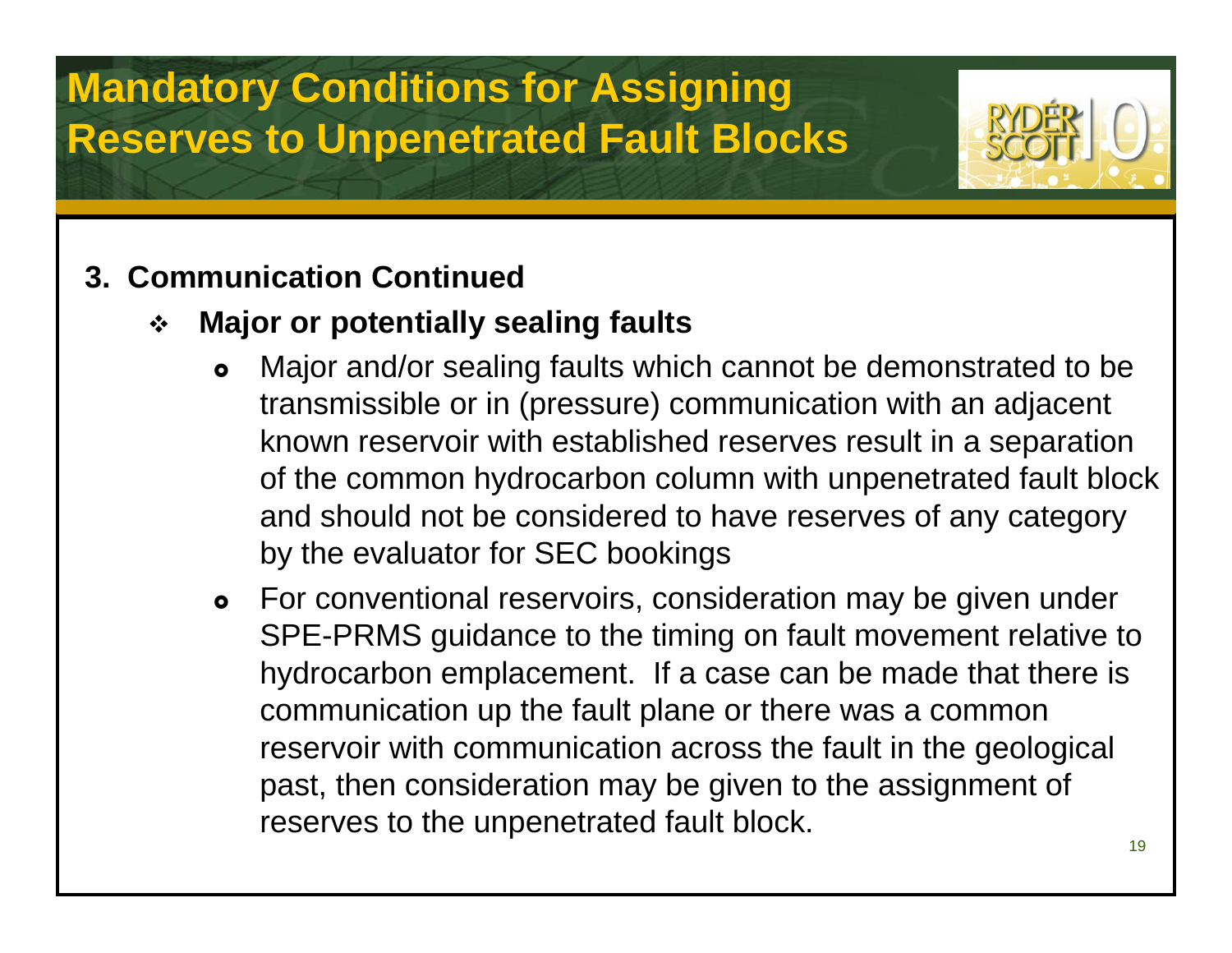### **3. Communication Continued**

### $\frac{1}{2}$ **Major or potentially sealing faults**

 $\bullet$  Guidance considered by RSC previously indicated consideration may be given to booking reserves across major, potentially sealing faults in unconventional reservoirs such as coal seams and shale gas on an exception basis. Under these circumstances, crossing a fault may not decrease the likelihood of the presence of hydrocarbons as they were formed in-place rather than emplaced via migration. The nature of these type reservoirs may not allow a clear demonstration of reservoir communication beyond the lateral distances indicated by the drainage spacing area of a well.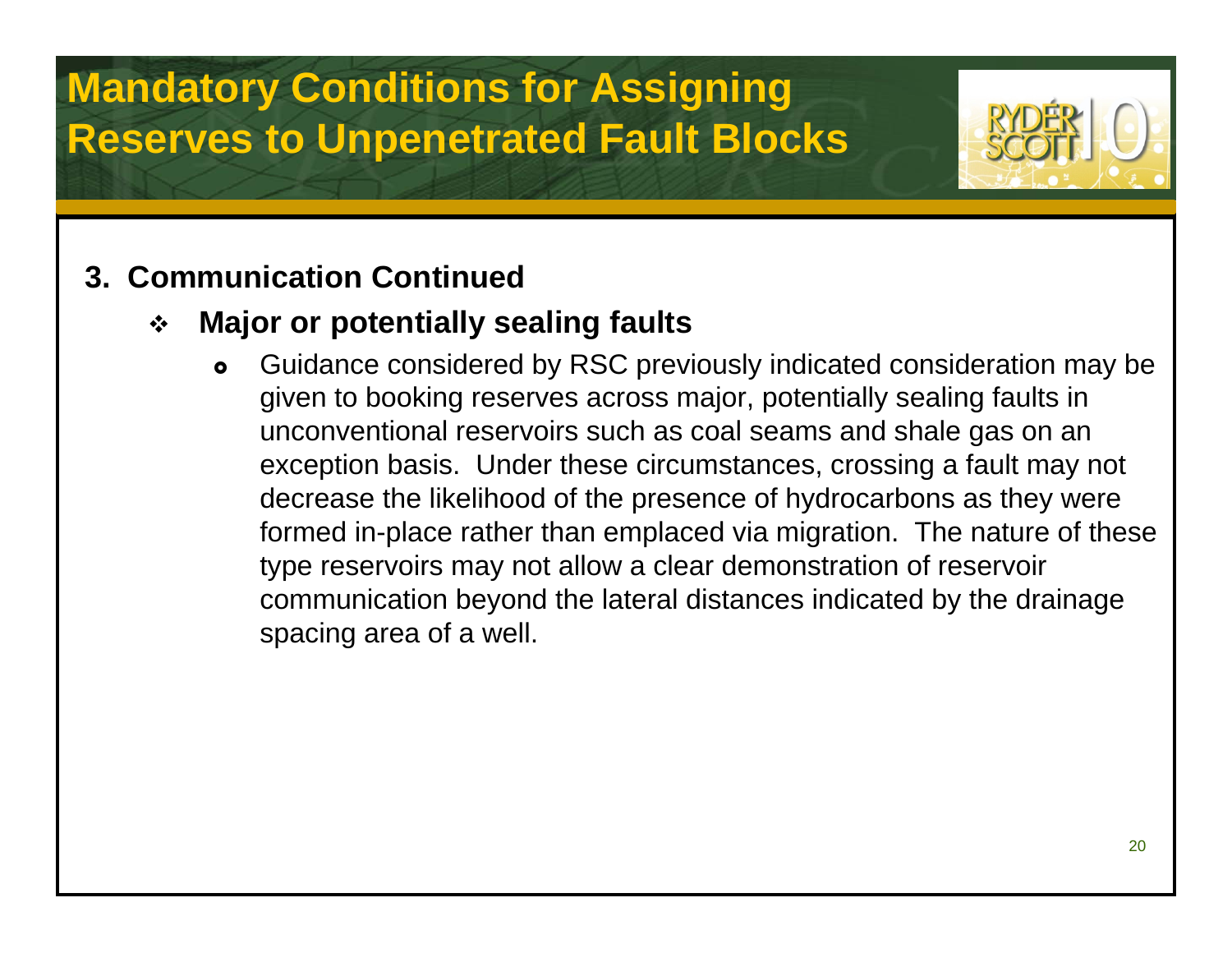

- **4. Economic Producibility**
	- $\bullet$  **Mandatory requirement, but must meet additional requirements as noted regarding displacement and as noted above for communication**
		- $\bullet$  Similar (in the aggregate and no more favorable in the fault segment with an existing well penetration) reservoir quality to adjacent penetrated fault segment and
		- $\bullet$ Sufficient reserve volume to establish economic producibility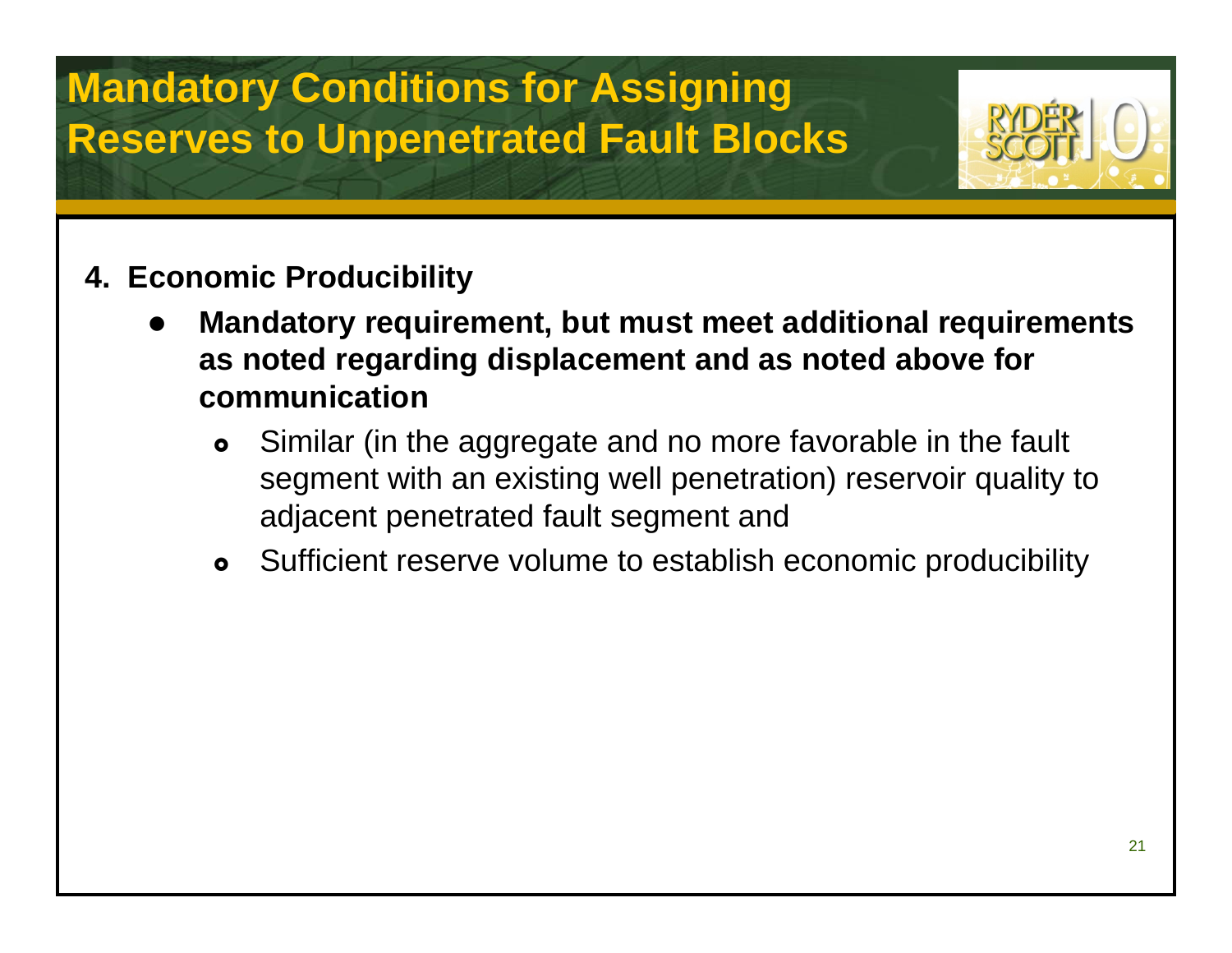

### **5. Analogs**

- $\bullet$  **Mandatory requirement to demonstrate fault transmissibility and to support economic producibility in the unpenetrated fault block**
	- $\bullet$  Guidance from both SEC and SPE-PRMS indicate that 2P and 3P or in this case Pb and Ps reserves must be based on reasonable alternative technical and commercial interpretations within the reservoir that are clearly documented, including comparison to results in successful similar projects
	- $\bullet$  SEC guidance indicates that unproved reserves without associated proved reserves (in the same fault block) should be done only in exceptional cases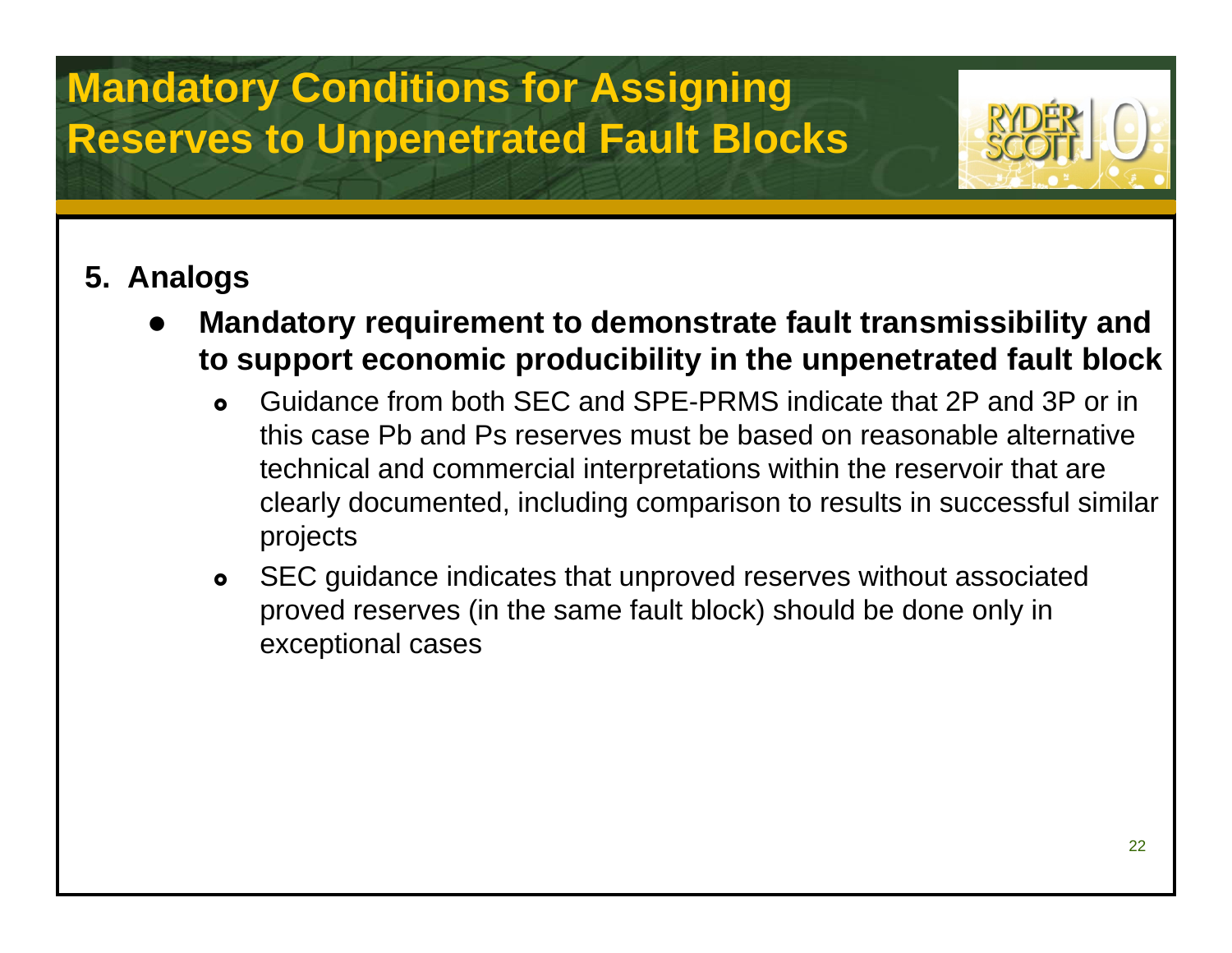## **SPE-PRMS Guidance: Major/Sealing Faults Making A Case For An Exception**



## *Probable and Possible Reserves:*

*Caution should be exercised in assigning Reserves to adjacent reservoirs isolated by major, potentially sealing, faults until this reservoir is penetrated and evaluated as commercially productive. Justification for assigning Reserves in such cases should be clearly documented.*

*Reserves should not be assigned to areas that are clearly separated from a known accumulation by non-productive reservoir (i.e., absence of reservoir, structurally low reservoir, or negative test results); such areas may contain Prospective Resources.*

 $\bullet$  Author's Comment-Intervening separation by non-productive reservoir precludes the mandatory condition for a common hydrocarbon column with communication between reservoir segments. Assigning reserves in these situations would be deemed an exception to the mandatory conditions as previously noted.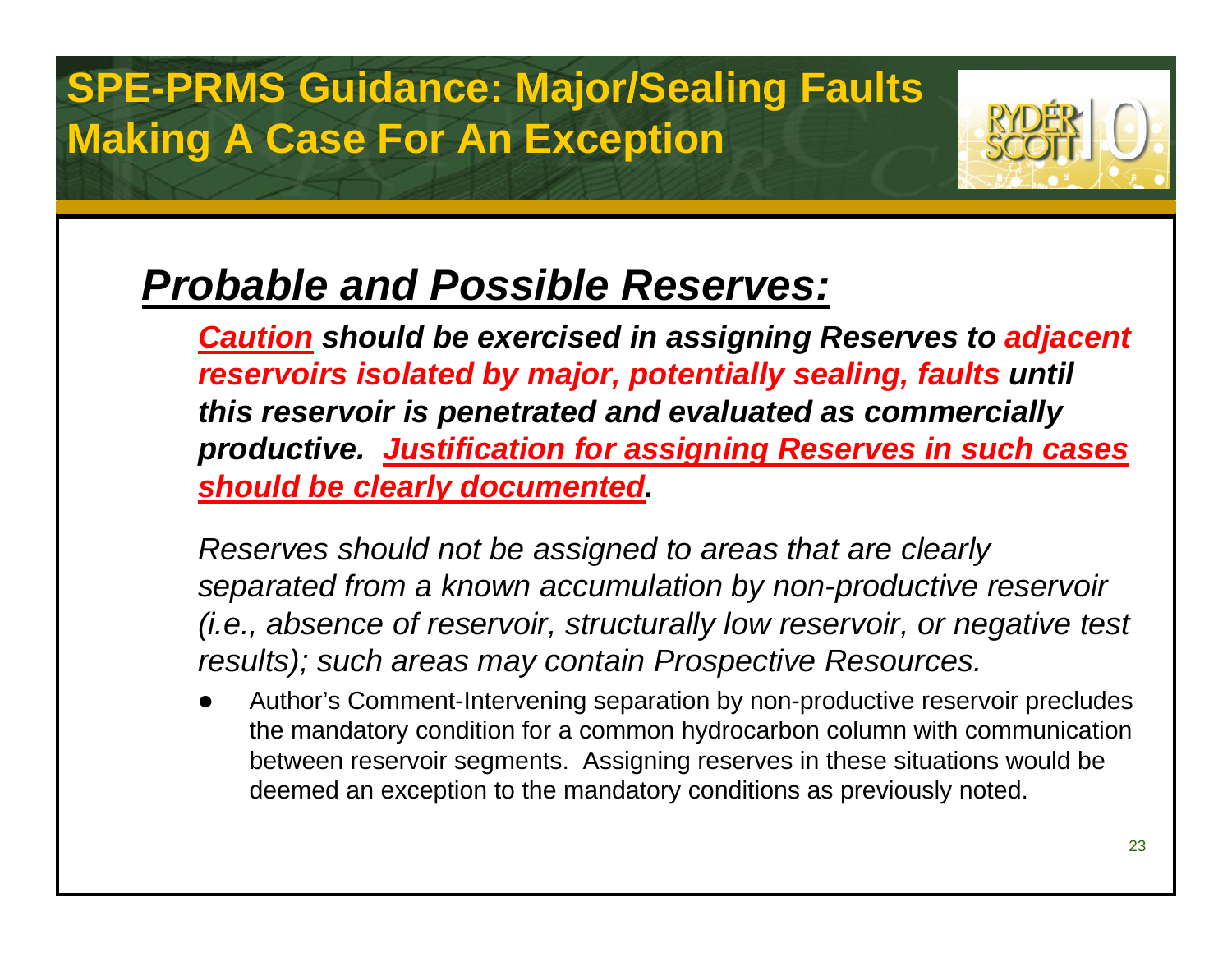### **Key Elements:**

- 1. Chance/Risk of Discovery
- 2. Chance/Risk of Development

### **SPE-PRMS Appendix A:**

**Chance-**Used to describe theprobability of a discrete event occurring.



Categorize estimates based on Uncertainty of sales volumes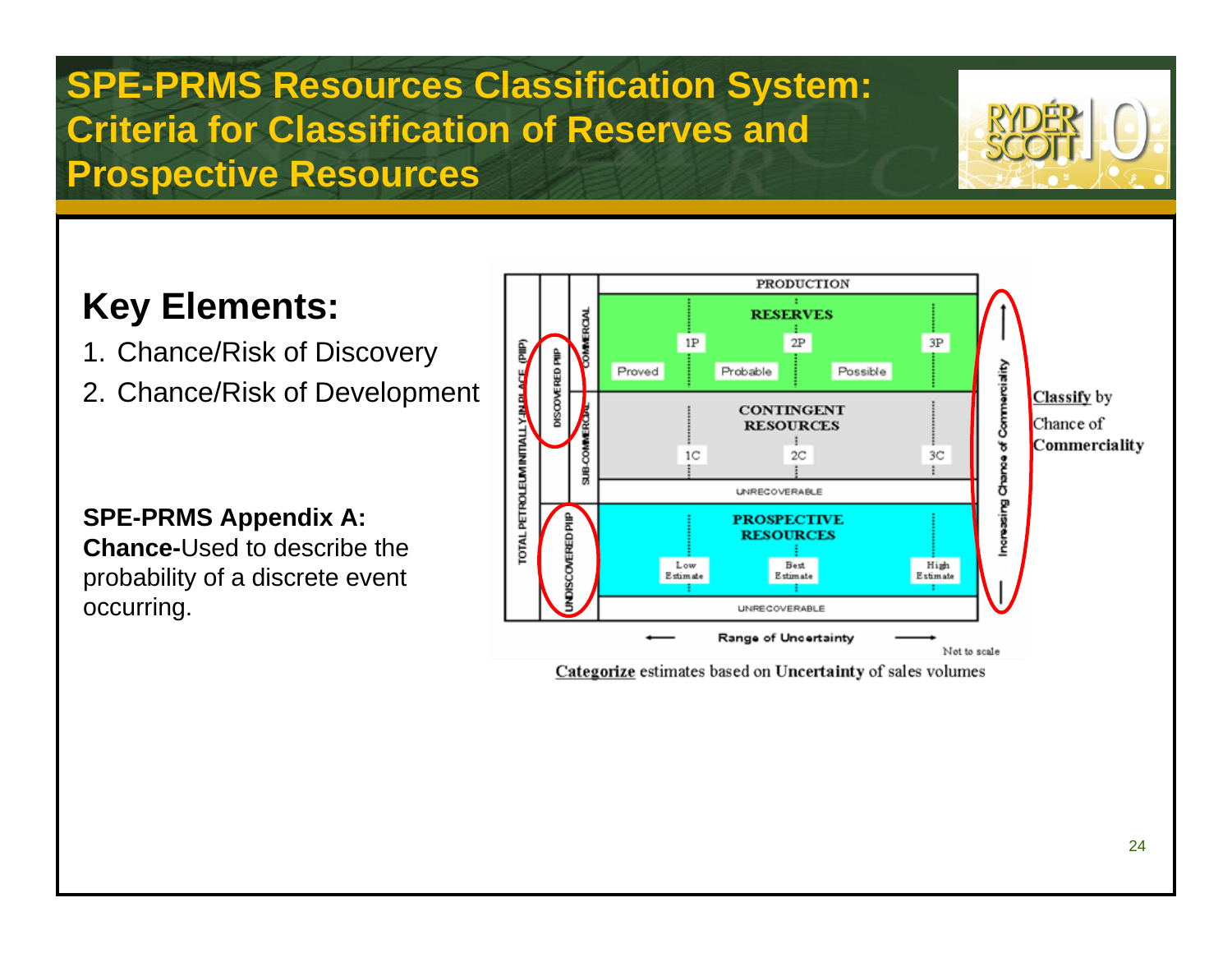### **Key Elements:**

- 1. Chance/Risk of Discovery
- 2. Chance/Risk of Development

### **Based on SPE-PRMS Section 2.1.3**

- Technical Risk-The chance that the potential accumulation will result in the discovery of petroleum, referred to as the "chance of discovery."
- Commercial Risk-Once discovered, the chance that the accumulation will be commercially developed, referred to as the "chance of development."

### **Reserves:**

Have no appreciable commercial risk or technical risk (100% chance of discovery).

### **Contingent Resources:**

Have only commercial risk and no technical risk (100% chance of discovery).

### **Prospective Resources:**

Can have both commercial risk (chance of development) and technical risk (chance of discovery).

- (3). Range of Uncertainty in Recoverable Volumes
	- The range of uncertainty in the recoverable volumes would be handled through the categorization process: P1, P2, P3 or C1, C2, C3.

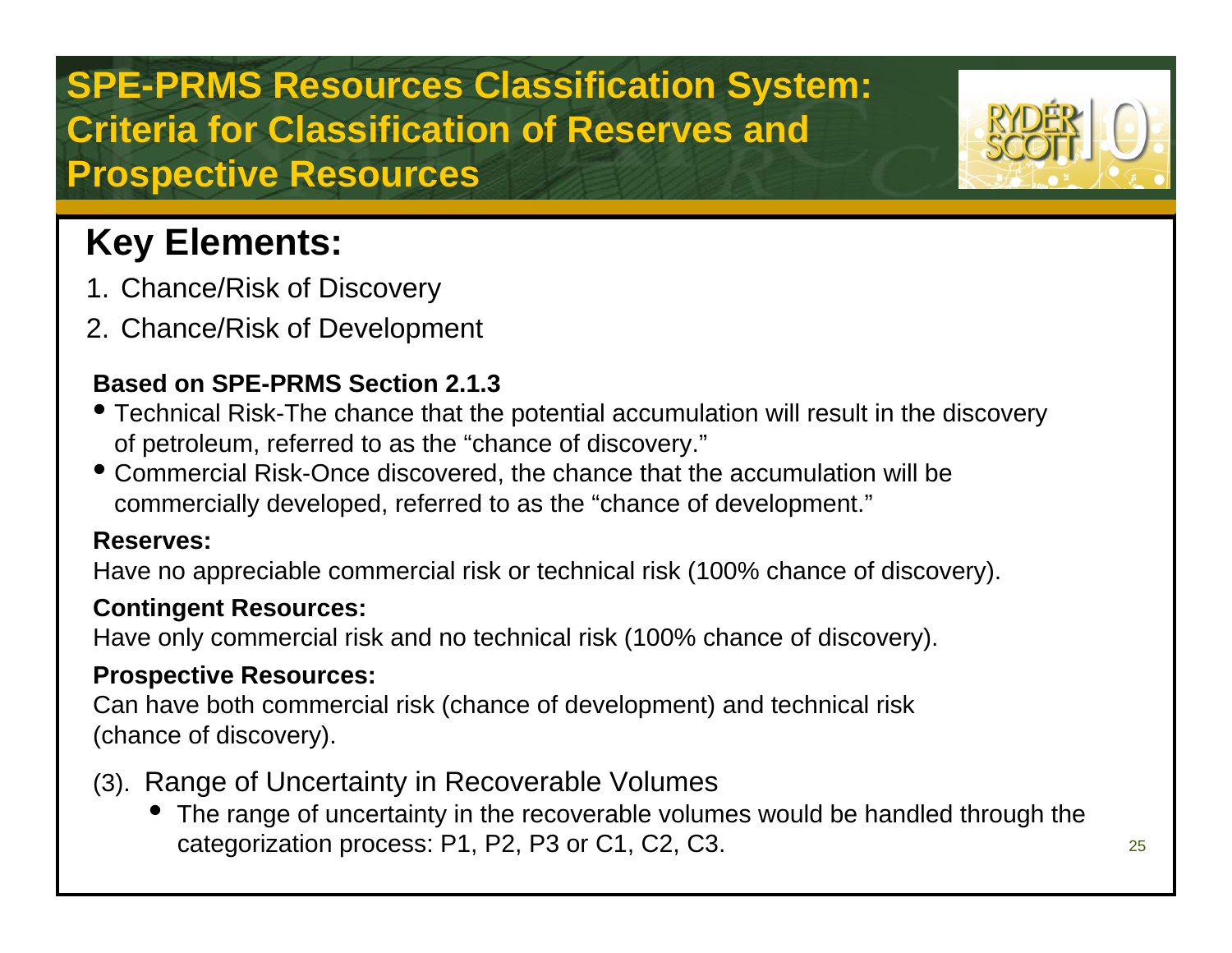### **Key Elements:**

- 1. Chance/Risk of Discovery
- 2. Chance/Risk of Development



**Questions:** If the evaluator can make a compelling case there is no appreciable technical risk for the chance of discovery or commercial risk for the chance of development, why wouldn't these volumes be classified as reserves, even if such volumes were for an unpenetrated fault block ?

Can a compelling case be based on statistical data that verify a 100% chance of discovery and subsequent development of commercial volumes?

What if the statistical data is based on a long standing track record from a significant sample population?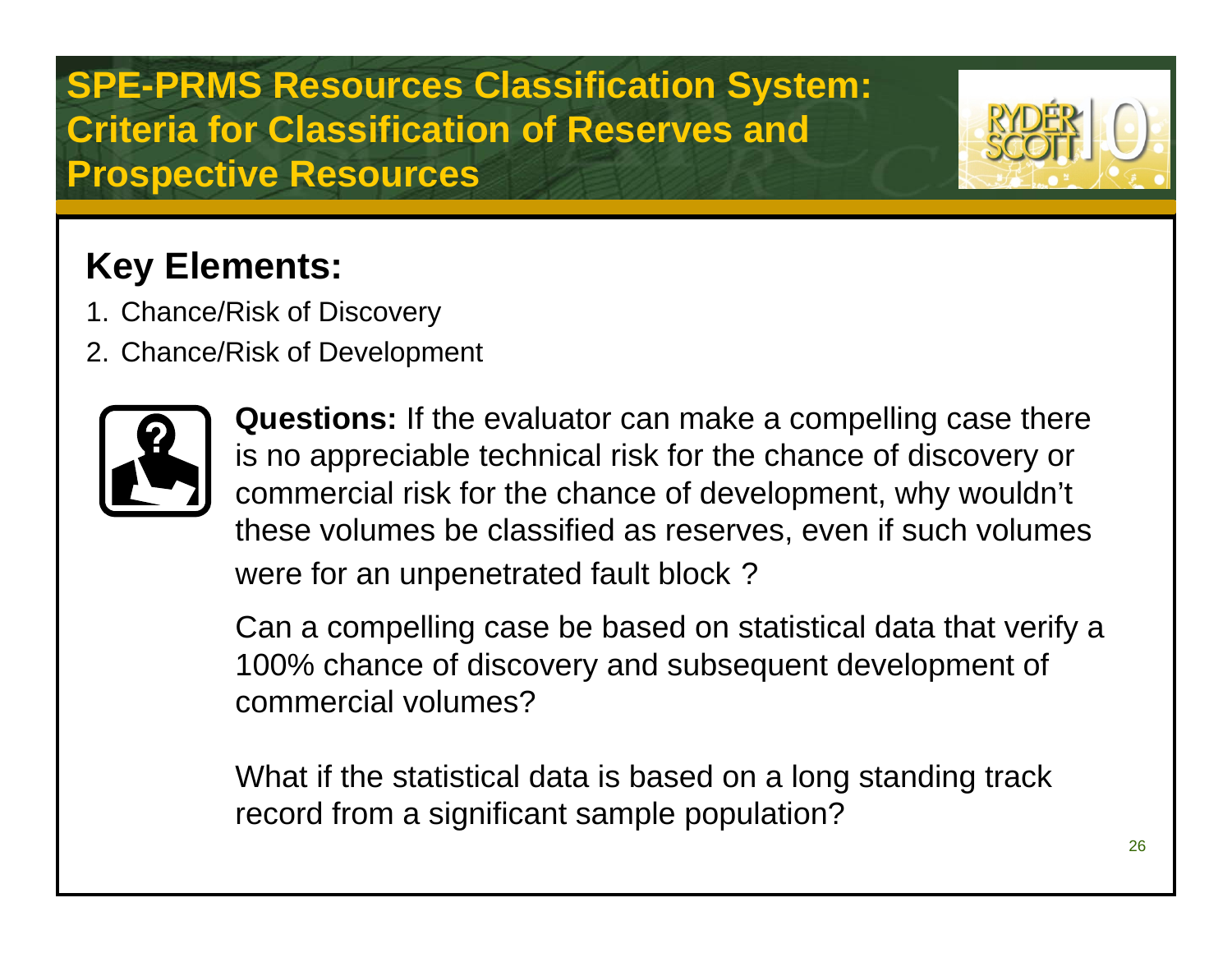

### **Can an evaluator "justify" a case for a reserves classification based on the foregoing application of statistical analysis?**

- 1. Does the data unequivocally support the lack of appreciable technical or commercial risk?
- 2. If so, then the classification of reserves may be justified. The author is of the opinion that such cases will be rare and require substantial data to develop a compelling case.

### *SPE-PRMS Table 3: Reserves Category Definitions*

*Probable and Possible Reserves:*

*Caution should be exercised in assigning Reserves to adjacent reservoirs isolated by major, potentially sealing, faults until this reservoir is penetrated and evaluated as commercially productive. Justification for assigning Reserves in such cases should be clearly documented.*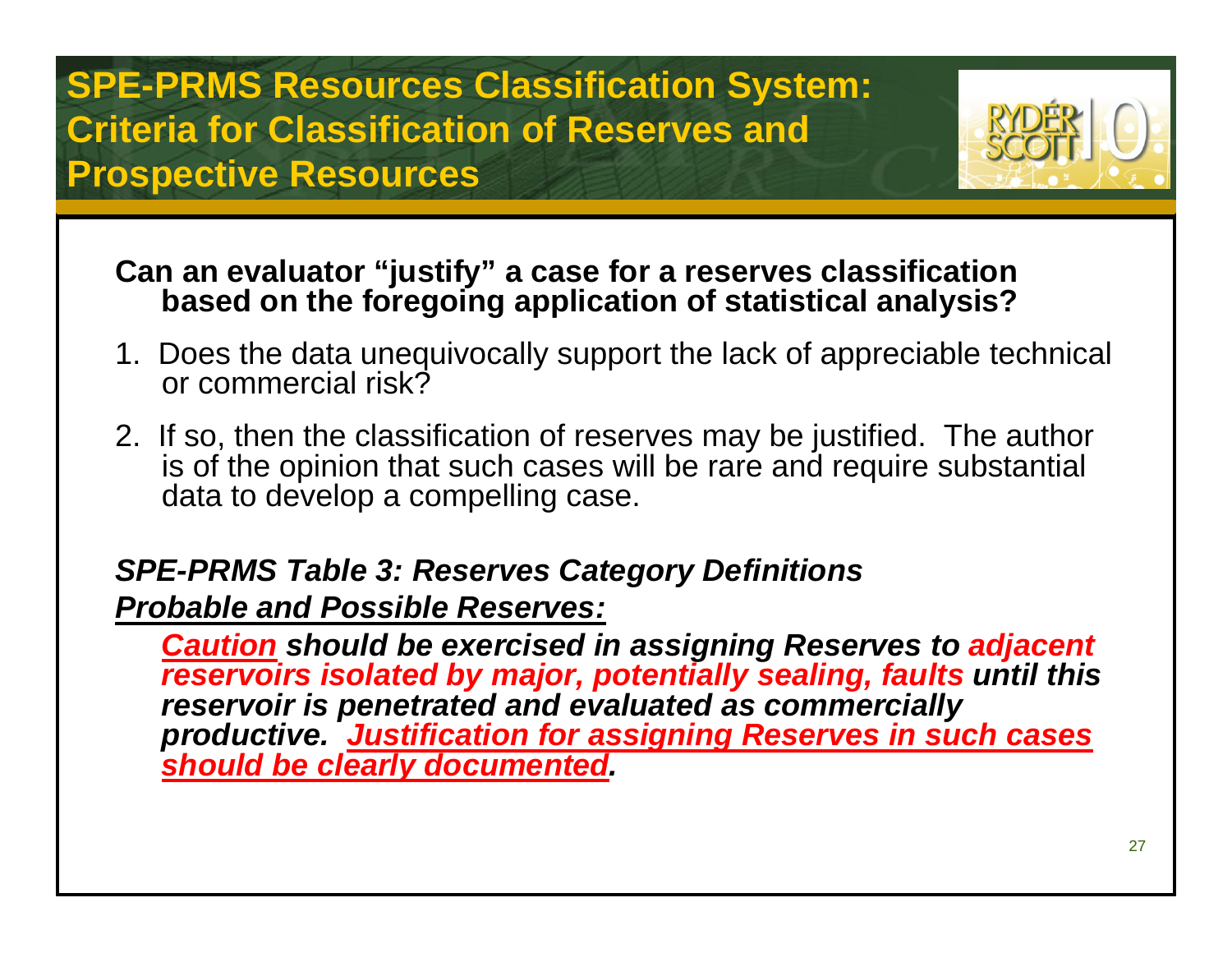## **SPE-PRMS Guidance: Major/Sealing Faults Making A Case For An Exception**



## *Probable and Possible Reserves:*

Although not explicitly addressed in the SPE-PRMS, there may be a compelling case for an exception to assigning reserves across a major, potentially sealing fault if the evaluator can support the argument there was communication and a common hydrocarbon column across the fault in geological time rather than being limited to current conditions.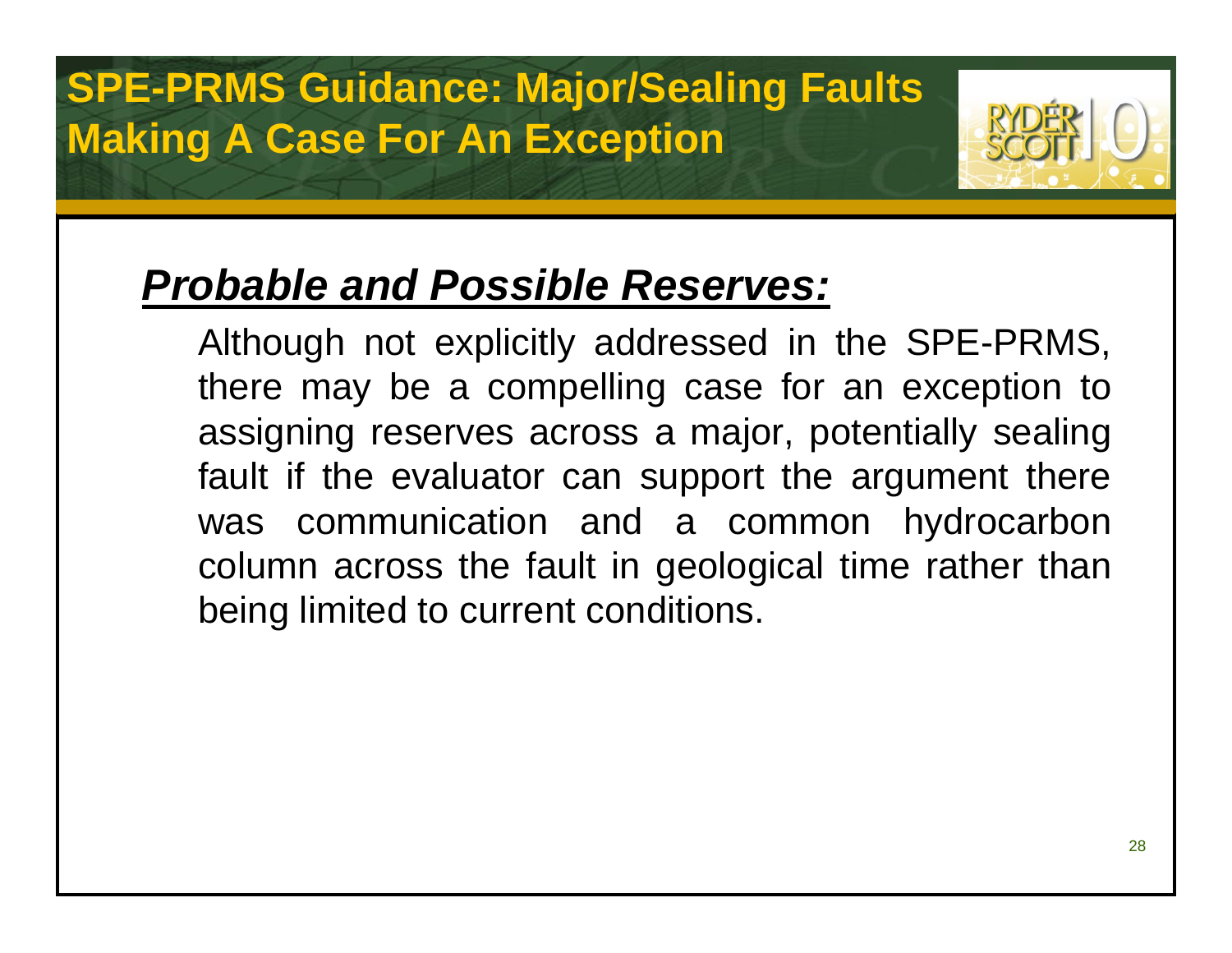### **Recap of SEC Criteria for Assigning Reserves Across Major or Potentially Sealing Faults**



### **Key Elements for SEC:**

**1. Un-penetrated, pressure-separated fault blocks should not be considered to contain reserves of any category until penetrated by a well**

### **We'll revisit this after we review the SPE-PRMS guidance.**

**Can we utilize a statistical analysis approach as previously described to assign SEC reserves across major, potentially sealing faults?**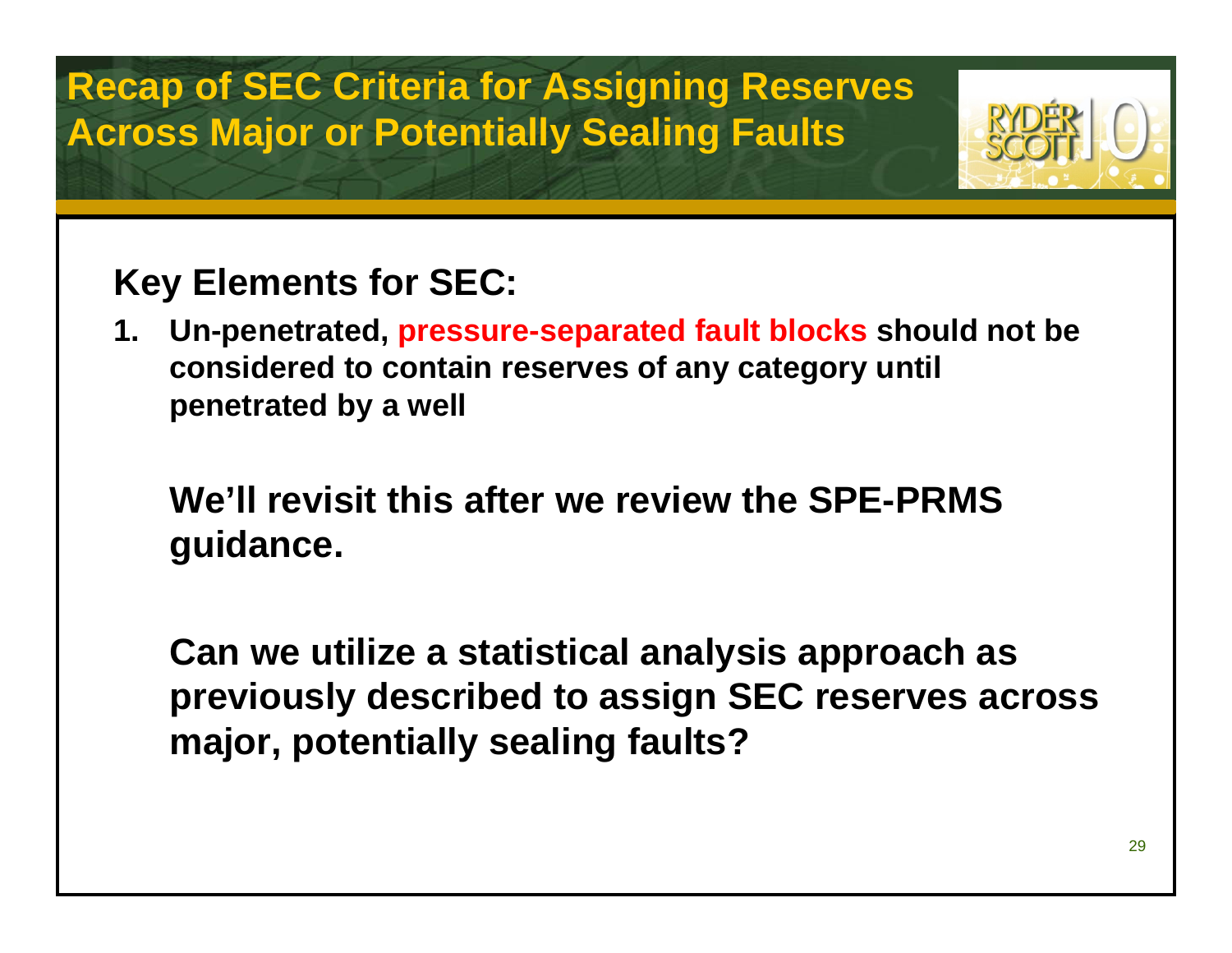**SEC Pertinent Guidance from Compliance and Disclosure Interpretations October 26, 2009**



### *Section 131: Rules 4-10(a)(31) Definitions –Undeveloped Oil and Gas Reserves*

*Question 131.02: Does the standard, "reasonable certainty of economic producibility," in the definition of "undeveloped oil and gas reserves" mean that a registrant cannot assign probable or possible undeveloped reserves beyond areas containing proved undeveloped reserves?*

*Answer: No. Reliable technology can be used to establish (1) that probable reserves in undeveloped locations are as likely as not and (2) that possible reserves in undeveloped locations are possible but not likely.*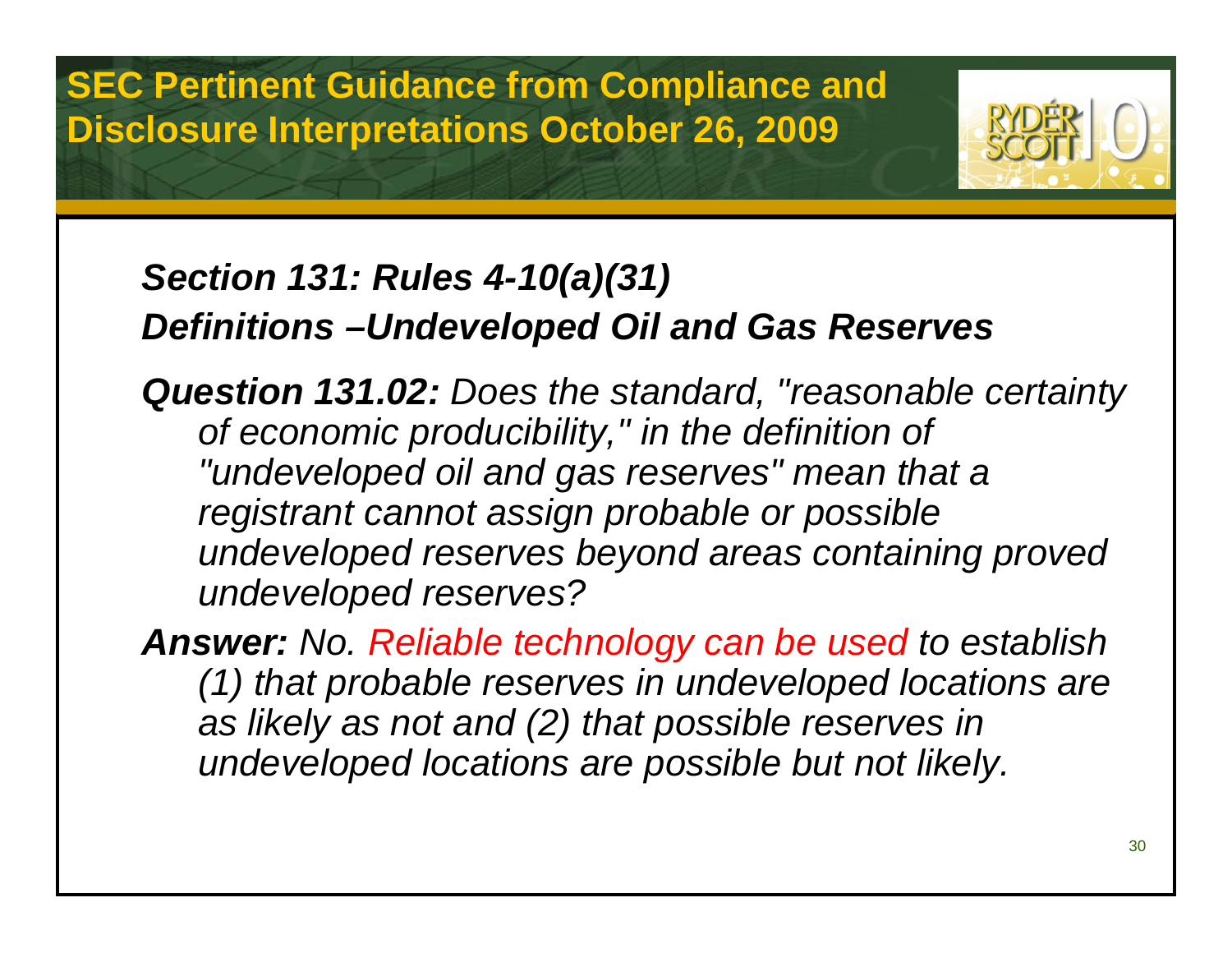

## *(25) Reliable Technology.*

*Reliable technology is a grouping of one or more technologies (including computational methods) that has been field tested and has been demonstrated to provide reasonably certain results with consistency and repeatability in the formation being evaluated or in an analogous formation.*

 $\bullet$  Author's Comment-Applying a statistical method (computation method as referenced) to support the assignment of SEC reserves across a major, potentially sealing fault, would be deemed as a major exception and should be utilized with extreme caution. Consideration should be given to requesting a pre-booking opinion directly for the SEC staff if the proposed reserve volumes are material.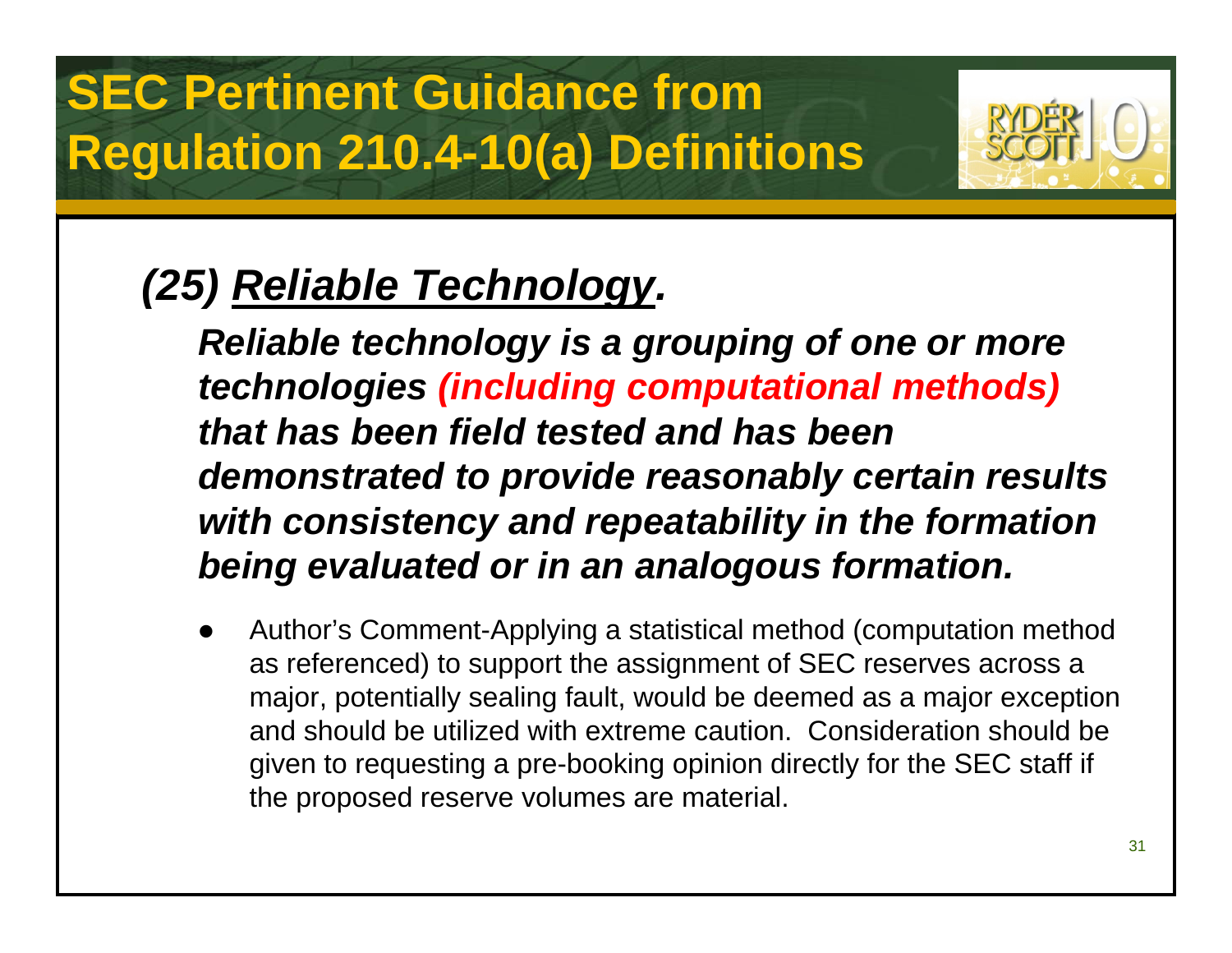# **Disclaimer and Request for Your Comments?**



The comments expressed in this presentation are informed opinions of the author and should not be construed to represent the position of the Society of Petroleum Engineers or the Society of Petroleum Engineers Oil and Gas Reserves Committee. Comments regarding U.S. SEC reserves reporting regulations may not be identical to advice to be obtained from the SEC. As with any set of reserve definitions, the applicability of the guidance should be considered on a case by case basis.

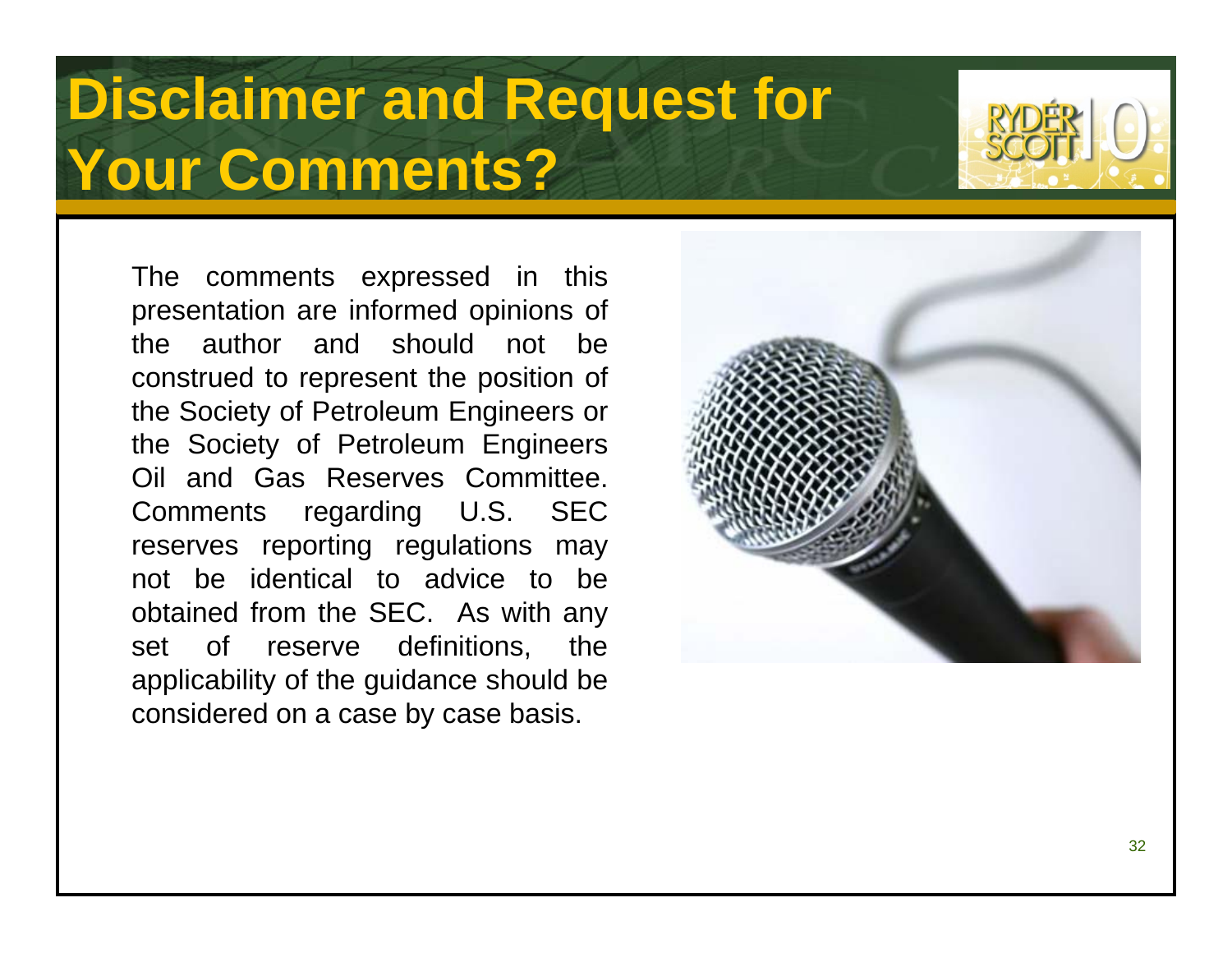# **Backup Slides**



### **2010 Ryder Scott Reserves Conference "Evaluation Challenges in a Changing World"**

**Reserves or Resources"What Do You Have If You Don't Have a Well Penetration"**John Hodgin – President, Ryder Scott Company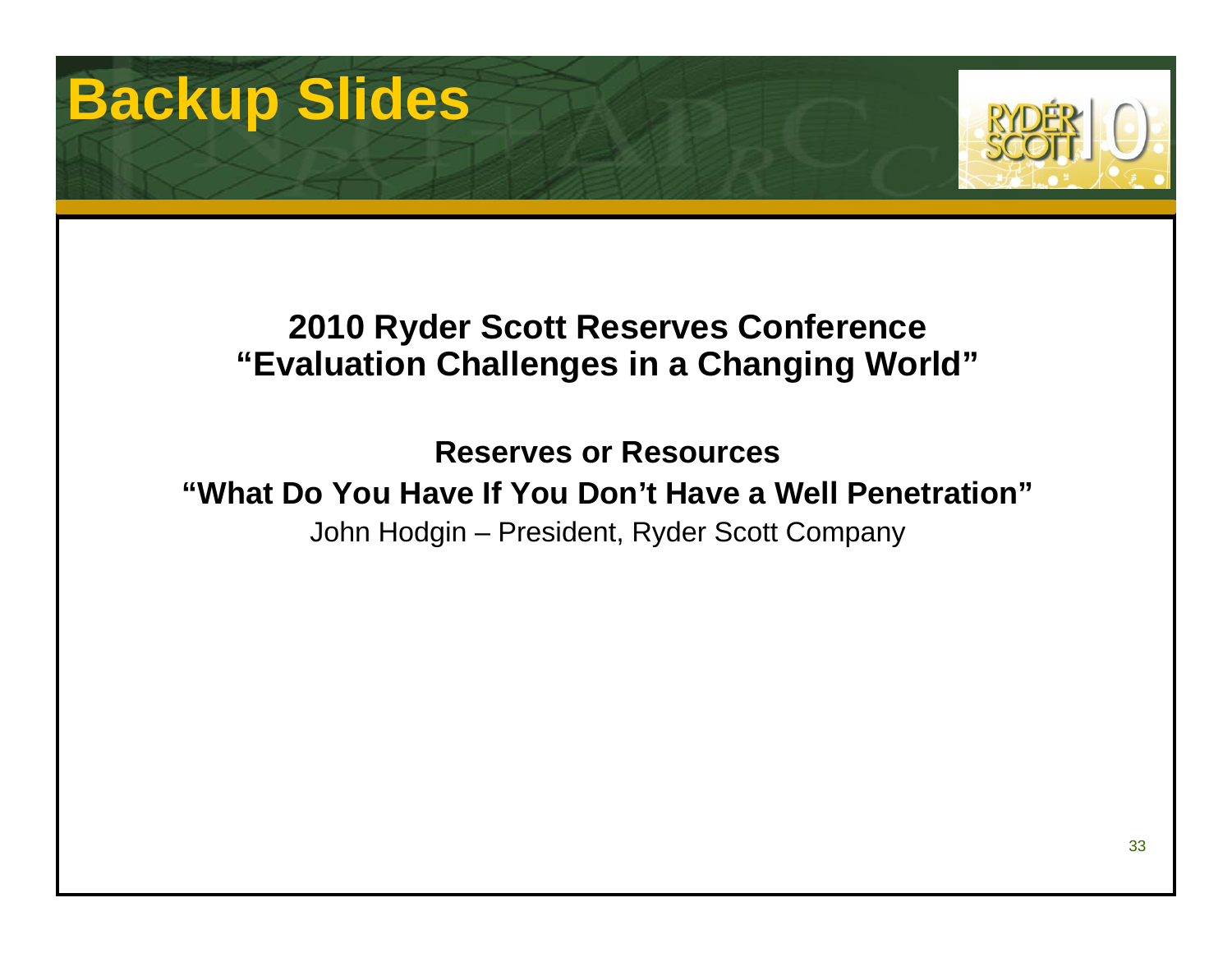# **SEC Pertinent Guidance from Regulation 210.4-10(a) Definitions**



## *(17) Possible reserves.*

- *(v) Possible reserves may be assigned where geoscience and engineering data identify directly adjacent portions of a reservoir within the same accumulation that may be separated from proved areas by faults with displacement less than formation thickness or other geological discontinuities and that have not been penetrated by a wellbore, and the registrant believes that such adjacent portions are in communication with the known (proved) reservoir. Possible reserves may be assigned to areas that are structurally higher or lower than the proved area if these areas are in communication with the proved reservoir.*
- *(iv) The proved plus probable and proved plus probable plus possible reserves estimates must be based on reasonable alternative technical and commercial interpretations within the reservoir or subject project that are clearly documented, including comparisons to results in successful similar projects.*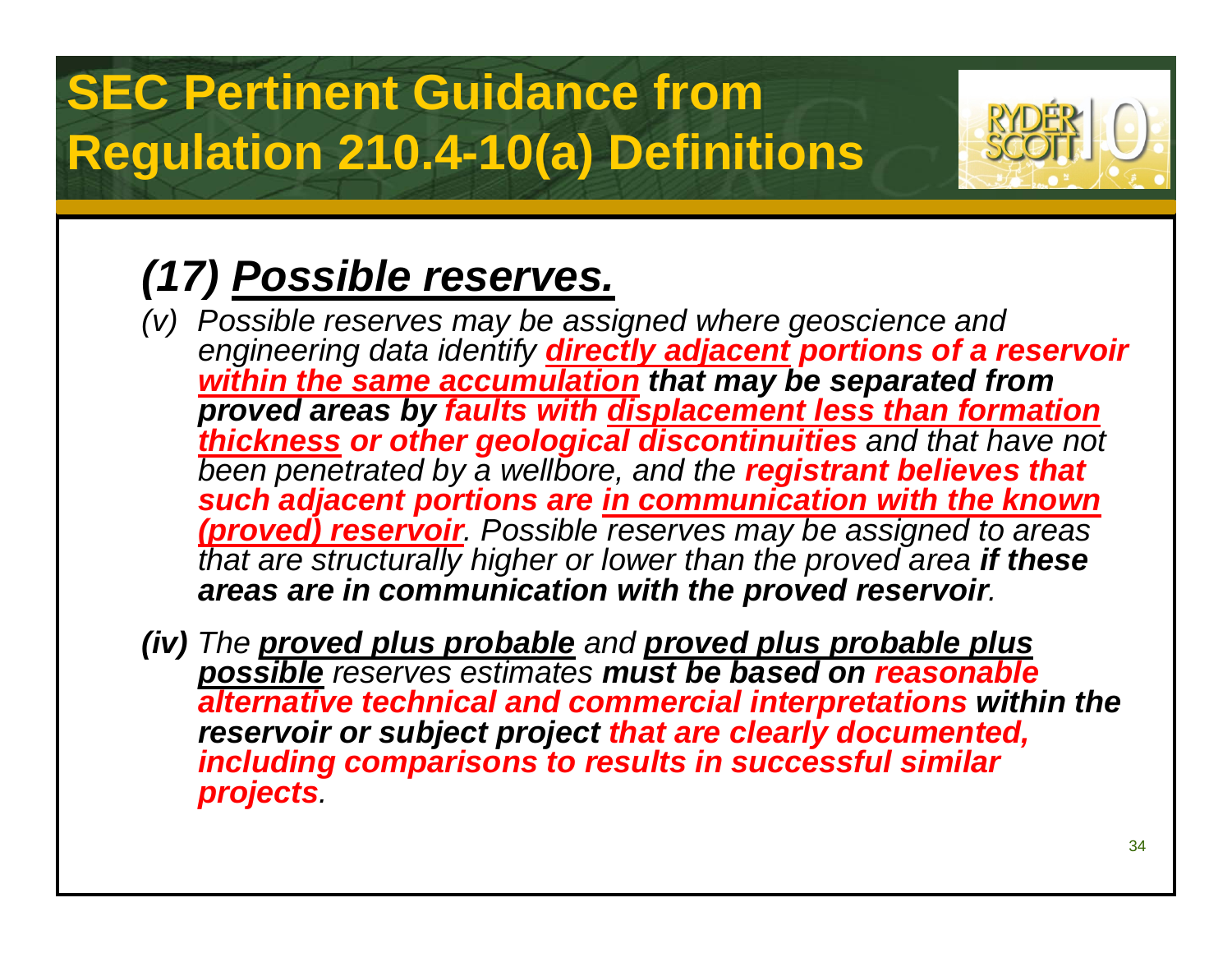## **SEC Pertinent Guidance from Regulation 210.4-10(a) Definitions**



## *(26) Reserves.*

*Reserves are estimated remaining quantities of oil and gas and related substances anticipated to be economically producible, as of a given date, by application of development projects to known accumulations. …*

*Note to paragraph (a)(26): Reserves should not be assigned to adjacent reservoirs isolated by major, potentially sealing, faults until those reservoirs are penetrated and evaluated as economically producible. … Such areas may contain prospective resources (i.e., potentially recoverable resources from undiscovered accumulations).*